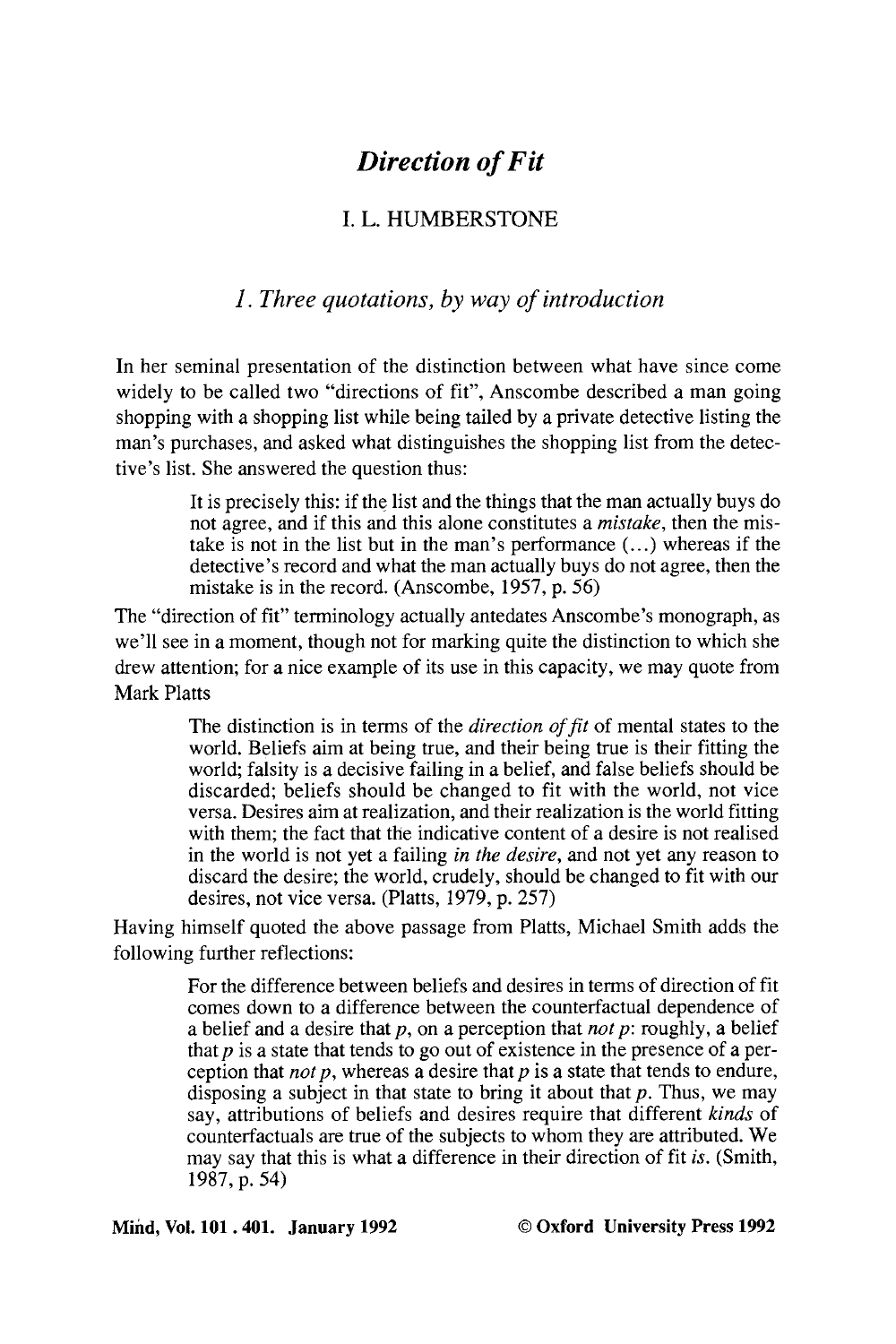#### **60 Lloyd Humberstone**  *60 Lloyd Humberstone*

**These quotations help us in their different ways to light upon a single and apparently**  These quotations help us in their different ways to light upon a single and apparently **significant distinction, which for the moment we may take to be understood and**  significant distinction, which for the moment we may take to be understood and **indeed familiar. In the following section, its significance will be illustrated by**  indeed familiar. In the following section, its significance will be illustrated by **examples of its application. After that, we will return to the passages quoted above**  examples of its application. After that, we will return to the passages quoted above **and assess their characterizations of the distinction (?3), as well as commenting**  and assess their characterizations of the distinction (§3), as well as commenting on some other suggestions. In §4 we present tentatively a positive proposal, dis**tilled out of criticisms of these suggestions, with the aid of an idea taken from J.**  tilled out of criticisms of these suggestions, with the aid of an idea taken from J. **0. Urmson. The interest throughout is on saying, clearly and non-metaphorically,**  O. Urmson. The interest throughout is on saying, clearly and non-metaphorically, what direction of fit is, and in what difference in respect of direction of fit consists.

**It will be useful to have some terminology to mark the distinction. Searle**  It will be useful to have some terminology to mark the distinction. Searle **(1979) applies the distinction to effect a taxonomy of speech acts. He distin-**(1979) applies the distinction to effect a taxonomy of speech acts. He distin**guishes the two directions of fit, for this application, as the words-to-world direc-**guishes the two directions of fit, for this application, as the *words-to-world* direc**tion (statements, predictions, etc.) and the world-to-words direction (commands,**  tion (statements, predictions, etc.) and the *world-to-words* direction (commands, promises, etc.).<sup>1</sup> Since we will be interested mainly in the distinction as it applies **to propositional attitudes, or mental states, rather than to (putative) expressions**  to propositional attitudes, or mental states, rather than to (putative) expressions **thereof, this terminology is too specifically linguistic. Obviously one could reach**  thereof, this terminology is too specifically linguistic. Obviously one could reach for some familiar dichotomy and press it into service-for example, *theoretical* **vs. practical, or cognitive vs. conative-but each such contrast comes with its**  vs. *practical,* or *cognitive* vs. *conative-but* each such contrast comes with its **own potentially distracting associations, and it seems preferable to start afresh.**  own potentially distracting associations, and it seems preferable to start afresh. **Accordingly my proposed terminology will distinguish the thetic and telic direc-**Accordingly my proposed terminology will distinguish the *thetic* and *telic* direc**tions of fit, as generalizations of the linguistic words-to-world and world-to-**tions of fit, as generalizations of the linguistic words-to-world and world-to**words directions, respectively.2**  words directions, respectively.2

**It was, incidentally, a' propos of the linguistic arena that the phrase "direction**  It was, incidentally, a *propos* of the linguistic arena that the phrase "direction **of fit" was first used: namely in Austin's study (1953) of speech acts involving**  of fit" was first used: namely in Austin's study (1953) of speech acts involving **predication. His use of a contrast in respect of direction of fit was quite different**  predication. His use of a contrast in respect of direction of fit was quite different **from those described as linguistic applications above, since it pertained to puta-**from those described as linguistic applications above, since it pertained to puta tively fact-stating speech acts, all of them, in our terms, having the thetic direc**tion of fit.3 The use of the direction-of-fit terminology to mark the present, telic/**  tion of fit. 3 The use of the direction-of-fit terminology to mark the present, *telicl* 

**1 Compare also the direction-of-fit based explication of the subjunctive/indicative con-**1 Compare also the direction-of-fit based explication of the subjunctive/indicative con**trast in James (1986); subjunctivity will make a brief appearance below in ?4.**  trast in James (1986); subjunctivity will make a brief appearance below in §4.

**<sup>2</sup>In Searle (1983) the appellations "world-to-mind" and "mind-to-world" are used to**  2 In Searle (1983) the appellations "world-to-mind" and "mind-to-world" are used to **mark the present, non-linguistic, version of the distinction. "Thetic" and "telic" are pre-**mark the present, non-linguistic, version of the distinction. "Thetic" and "telic" are pre**ferred here partly on grounds of brevity; these adjectives may be found, incidentally, in**  ferred here partly on grounds of brevity; these adjectives may be found, incidentally, in **the OED, with senses not rendering too inappropriate their proposed technical usage here**  the OED, with senses not rendering too inappropriate their proposed technical usage here **(though my own preference would be for a pronunciation, in both cases, with "e" as in "be"**  (though my own preference would be for a pronunciation, in both cases, with "e" as in "be" rather than—the OED's recommendation—as in "bed"). Actually, brevity aside, I have **another reason for not following Searle's terminological proposals, namely a difficulty in remembering always that "mind-to-world" abbreviates "mind-to-fit-world", rather than alluding to the characteristic direction of causation "from-mind-to-world", which is how I naturally interpret the phrase, but which picks out typically (though not invariably-see**  I naturally interpret the phrase, but which picks out typically (though not invariably-see §3.3) precisely the reverse direction of fit—as noted in Searle (1979, pp. 97, 122). rather than-the OED's recommendation-as in "bed"). Actually, brevity aside, I have another reason for not following Searle's terminological proposals, namely a difficulty in remembering always that "mind-to-world" abbreviates "mind-to-fit-world", rather than alluding to the characteristic direction of causation "from-mind-to-world", which is how

**3 Indeed, the present distinction between directions of fit is as close to Austin's distinc-**3 Indeed, the present distinction between directions of fit is as close to Austin's distinc**tion in respect of what he calls "onus of match", which distinction he contrasts with the**  tion in respect of what he calls "onus of match", which distinction he contrasts with the **distinction in respect of (what he calls) direction of fit. (In fact it is grasping the distinction**  distinction in respect of (what he calls) direction of fit. (In fact it is grasping the distinction **between 'these distinctions which makes Austin's paper so challenging.)**  between these distinctions which makes Austin's paper so challenging.)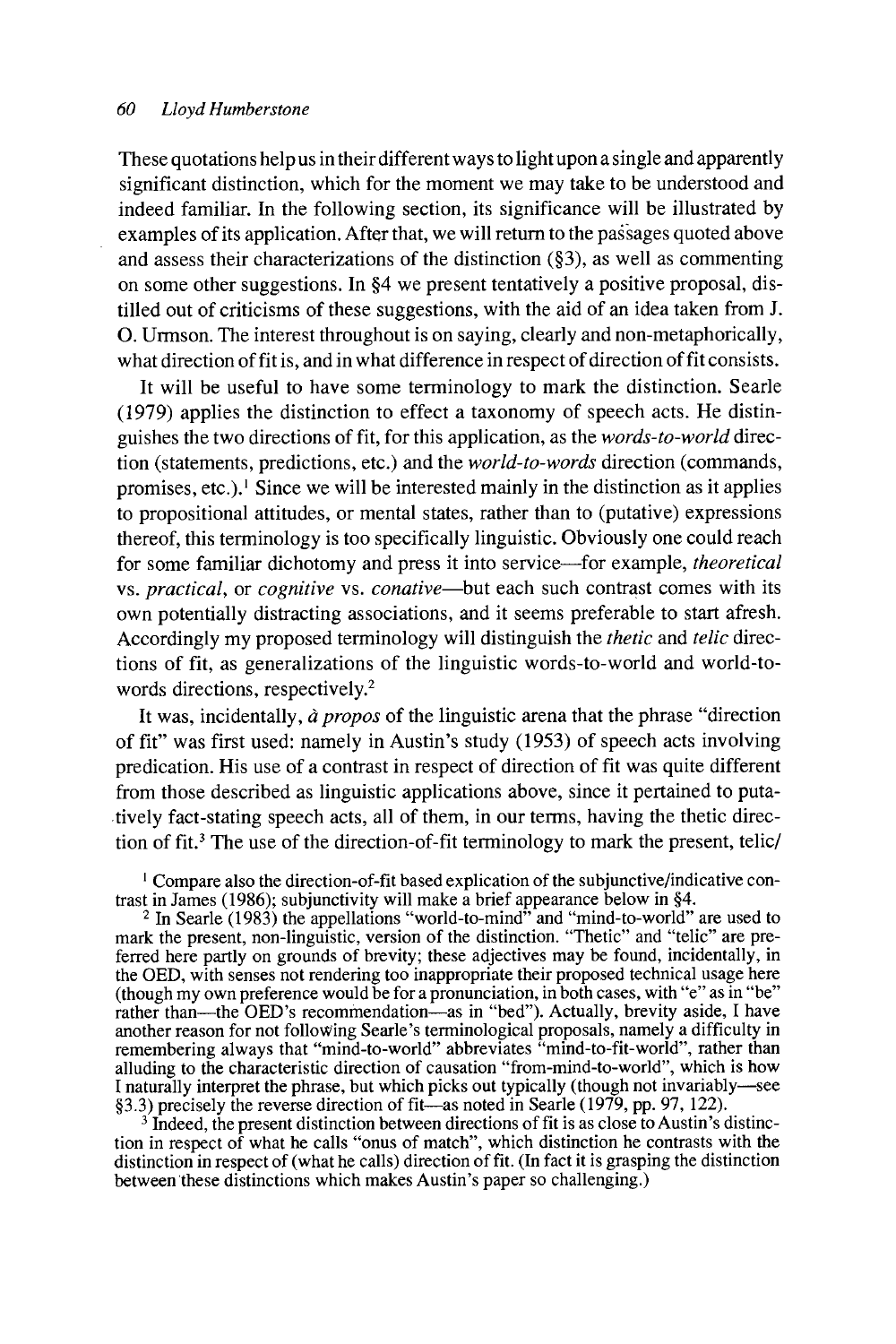**thetic distinction, as illustrated by our second and third opening quotations,**  thetic distinction, as illustrated by our second and third opening quotations, **seems to have gained currency in the first ten years after Anscombe's monograph**  seems to have gained currency in the first ten years after Anscombe's monograph **appeared, sufficiently so that by 1966 Bernard Williams was writing of "the line**  appeared, sufficiently so that by 1966 Bernard Williams was writing of "the line **between discourse which (to use a now familiar formula) has to fit the world, and**  between discourse which (to use a now familiar formula) has to fit the world, and **discourse which the world has to fit" (Williams 1966). As already remarked, our**  discourse which the world has to fit" (Williams 1966). As already remarked, our **interest will not be so much in types of discourse as in the typology of the atti-**interest will not be so much in types of discourse as in the typology of the atti**tudes such discourse expresses.**  tudes such discourse expresses.

## **2. Applications**  *2. Applications*

Let us consider-by way of reminder-some ways in which the thetic/telic dis**tinction comes to our attention. The examples mentioned are drawn from these**  tinction comes to our attention. The examples mentioned are drawn from these **areas: the theory of motivation, the ethics of belief, the analysis of knowledge,**  areas: the theory of motivation, the ethics of belief, the analysis of knowledge, **and the doctrine of double effect.**  and the doctrine of double effect.

## **2.1 Theory of Motivation.**  *2.1 Theory of Motivation.*

**Platts and Smith were addressing, in the discussions from which the quotations**  Platts and Smith were addressing, in the discussions from which the quotations **in ? 1 were drawn, the question of whether the mere possession of a belief could**  in § 1 were drawn, the question of whether the mere possession of a belief could **motivate its possessor to action. A negative answer to this question forms the core**  motivate its possessor to action. A negative answer to this question forms the core **of Smith's "Humean" theory of motivation, and his main argument for that**  of Smith's "Humean" theory of motivation, and his main argument for that **answer turns on the observation that to be motivated to procure this or that out-**answer turns on the observation that to be motivated to procure this or that out**come is to have a certain goal, which is precisely, in our terminology, to be in a**  come is to have a certain *goal,* which is precisely, in our terminology, to be in a **state with the telic direction of fit. Thus the only way the mere holding of a belief**  state with the telic direction of fit. Thus the only way the mere holding of a belief **could motivate its holder to action would be if that state also had a thetic direction**  could motivate its holder to action would be if that state also had a thetic direction of fit. But Smith argues that no state could have both directions of fit, in view of **the difference between the characteristic features of the two directions (as out-**the difference between the characteristic features of the two directions (as outlined in the quotation in §1).

**It would not be appropriate here to enter the debate between those who, like**  It would not be appropriate here to enter the debate between those who, like **Smith, support (what he calls) the Humean view and those who, like Platts, have**  Smith, support (what he calls) the Humean view and those who, like Platts, have **opposed it. Our main concern is after all to draw attention to some of the roles the**  opposed it. Our main concern is after all to draw attention to some of the roles the **thetic/telic distinction has played in recent philosophical discussion, so that the**  thetic/telic distinction has played in recent philosophical discussion, so that the **importance of clarifying the distinction will be evident. However, it is germane**  importance of clarifying the distinction will be evident. However, it is germane to this more general project to register an observation made  $\dot{a}$  propos of the moti**vation debate by Philip Pettit (1987), and developed by Huw Price (1989). This**  vation debate by Philip Pettit (1987), and developed by Huw Price (1989). This **observation is that one may concede to Smith the claim that no propositional atti-**observation is that one may concede to Smith the claim that no propositional atti**tude can have opposite directions of fit in respect of its propositional object, with-**tude can have opposite directions of fit in respect of its propositional object, without being forced to deny, for example, that desires are beliefs.<sup>4</sup> For the concession **means only, for this case, that a desire that p isn't a belief that p; not that, for**  means only, for this case, that a desire that *p* isn't a belief that *p;* not that, for **example, a desire that p is not a belief that q, for some distinct proposition q (as**  example, a desire that *p* is not a belief that *q,* for some distinct proposition *q* (as

**<sup>4</sup> Whether this concession should be made, the present ad hominem context aside, is**  4 Whether this concession should be made, the present *ad hominem* context aside, is another matter. What about that attitude defined by saying that one  $\phi$ 's that  $p$  iff one both believes and desires that  $p$  (compare: being glad that  $\dot{p}$ ).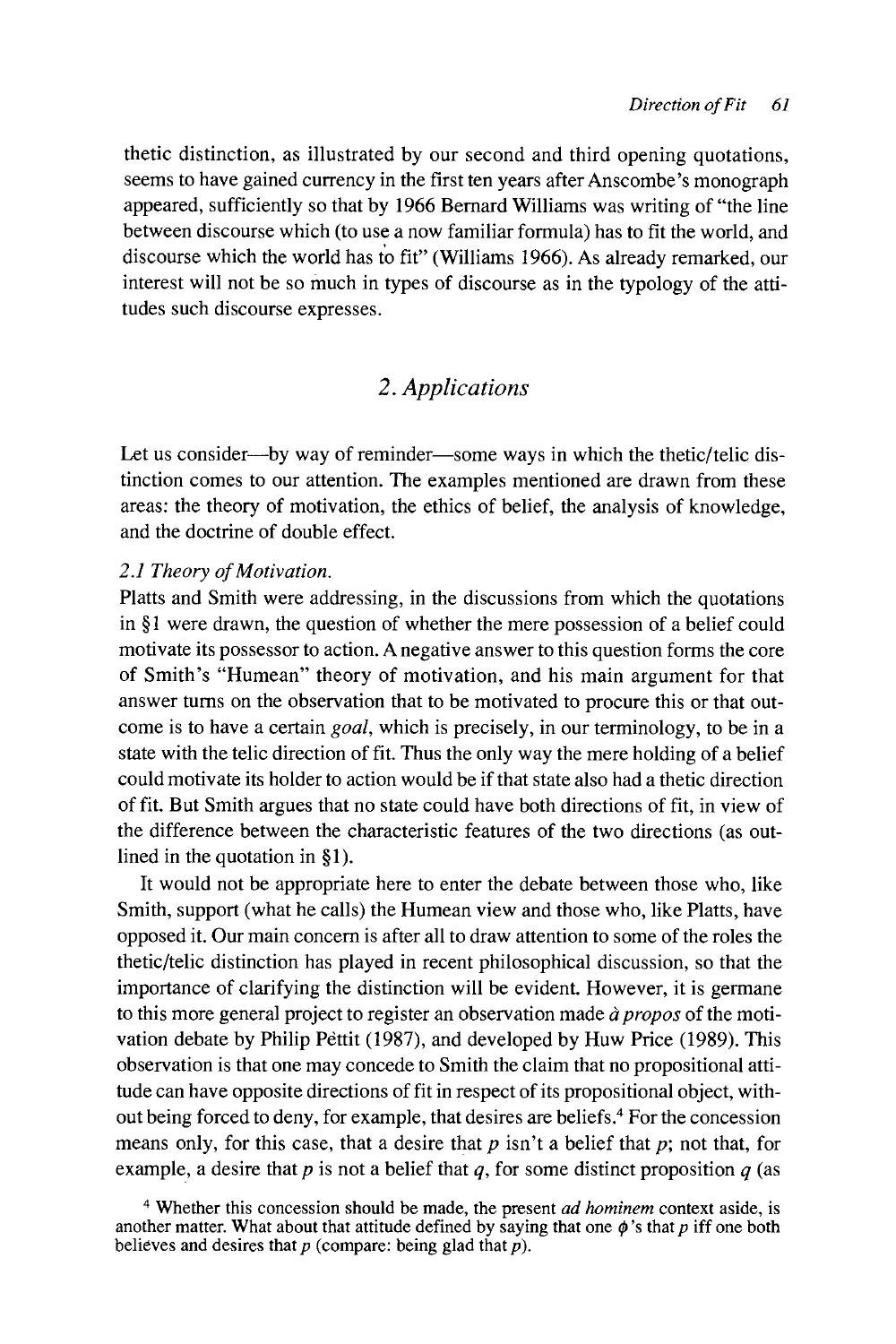#### **62 Lloyd Humberstone**  *62 Lloyd Humberstone*

**it might be: the proposition that it is, in some suitably attenuated sense, desirable**  it might be: the proposition that it is, in some suitably attenuated sense, desirable that  $p$ ).<sup>5</sup>

## **2.2 Ethics of Belief.**  *2.2 Ethics of Belief.*

**This heading is intended to recall such discussions as that of Williams (1970) of**  This heading is intended to recall'such discussions as that of Williams (1970) of the propriety of deciding-for whatever reasons (not bearing on its truth)-to **adopt a belief-an obvious place to invoke the thetic/telic distinction. The senti-**adopt a belief-an obvious place to invoke the thetic/telic distinction. The senti**ment that such a procedure is manifestly improper is articulated by drawing atten-**ment that such a procedure is manifestly improper is articulated by drawing atten**tion to the fact that a belief adopted because, say, of its comforting effect on the**  tion to the fact that a belief adopted because, say, of its comforting effect on the believer, is a belief adopted in flagrant disrespect for the idea that, in belief, the **subject's state of mind is supposed to match the way the world is in the respect**  subject's state of mind is supposed to match the way the world is in the respect of the subject matter of the belief. (In §4 below, some effort will be made, how**ever, to distance direction-of-fit considerations from those in play in much of the**  ever, to distance direction-of-fit considerations from those in play in much of the **ethics of belief literature.)**  ethics of belief literature.)

## **2.3 Analysis of Knowledge.**  *2.3 Analysis of Knowledge.*

**One early response to Gettier's counterexamples to the Justified-True-Belief**  One early response to Gettier's counterexamples to the lustified-True-Belief **analysis of knowledge was the idea of explicitly excluding the case in which the**  analysis of knowledge was the idea of explicitly excluding the case in which the **justified believer comes by a belief that in the circumstances "just happens" to be**  justified believer comes by a belief that in the circumstances "just happens" to be **true, the justification notwithstanding. While the recent history of epistemology**  true, the justification notwithstanding. While the recent history of epistemology **abounds with analyses attempting to rule out such cases without ruling out in**  abounds with analyses attempting to rule out such cases without ruling out in **addition cases of the genuine article, our purposes here are served by citing the**  addition cases of the genuine article, our purposes here are served by citing the **very direct response Peter Unger once suggested. Simply say, by way of analysis,**  very direct response Peter Unger once suggested. Simply say, by way of analysis, **that one knows that p iff it is not at all accidental that one is right about its being**  that one knows that *p* iff it is not at all accidental that one is right about its being **the case that p.6 Consider the case of a subject, S, whose beliefs about the future**  the case that *p.6* Consider the case of a subject, S, whose beliefs about the future **are monitored by a supernatural being who, taking (for whatever reason) a special**  are monitored by a supernatural being who, taking (for whatever reason) a special **interest in minimizing falsity amongst S's beliefs, intervenes in the course of his-**interest in minimizing falsity amongst S's beliefs, intervenes in the course of his**tory so as to make these future-oriented beliefs of S true. Note that we do not sup-**tory so as to make these future-oriented beliefs of S true. Note that we do not sup**pose that S has the slightest inkling that this is what is going on. It does not seem**  pose that S has the slightest inkling that this is what is going on. It does not seem **correct to say that S, who believes, for example, that Islam will be the state reli-**correct to say that S, who believes, for example, that Islam will be the state reli**gion of a United Europe by the year 2100, knows this to be the case, even though**  gion of a United Europe by the year 2100, *knows* this to be the case, even though **it is not at all accidental that S's belief here is true. The trouble is that the non-**it is not at all accidental that S's belief here is true. The trouble is that the non**accidentality pertains to a matching of the world to S's mental state rather than in**  accidentality pertains to a matching of the world to S's mental state rather than in **the converse direction that befits a thetic attitude.7**  the converse direction that befits a thetic attitude.7

<sup>5</sup> On the need for attenuation here, see Humberstone (1987); by ignoring it, it is possible to make spurious trouble for the present suggestion—see for example note 44 of Smith **(1987), which is appended to a discussion anticipating the Pettit-Price objection.**  (1987), which is appended to a discussion anticipating the Pettit-Price objection.

**<sup>6</sup>See Unger (1968). By way of clarification, Unger adds (p. 159) "In my analysis of**  6 See Unger (1968). By way of clarification, Unger adds (p. 159) "In my analysis of **human factual knowledge, a complete absence of the accidental is claimed, not regarding**  human factual knowledge, a complete absence of the accidental is claimed, not regarding **the occurrence or existence of the fact known nor regarding the existence or abilities of the**  the occurrence or existence of the fact known nor regarding the existence or abilities of the main who knows, but only as regards a certain relation concerning the man and the fact".

**7 Of course by cashing out non-accidentality in causal terms, as in Goldman (1967),**  7 Of course by cashing out non-accidentality in causal terms, as in Goldman (1967), **for example, attention to the direction of causation can eliminate the problem noted here.**  for example, attention to the direction of causation can eliminate the problem noted here.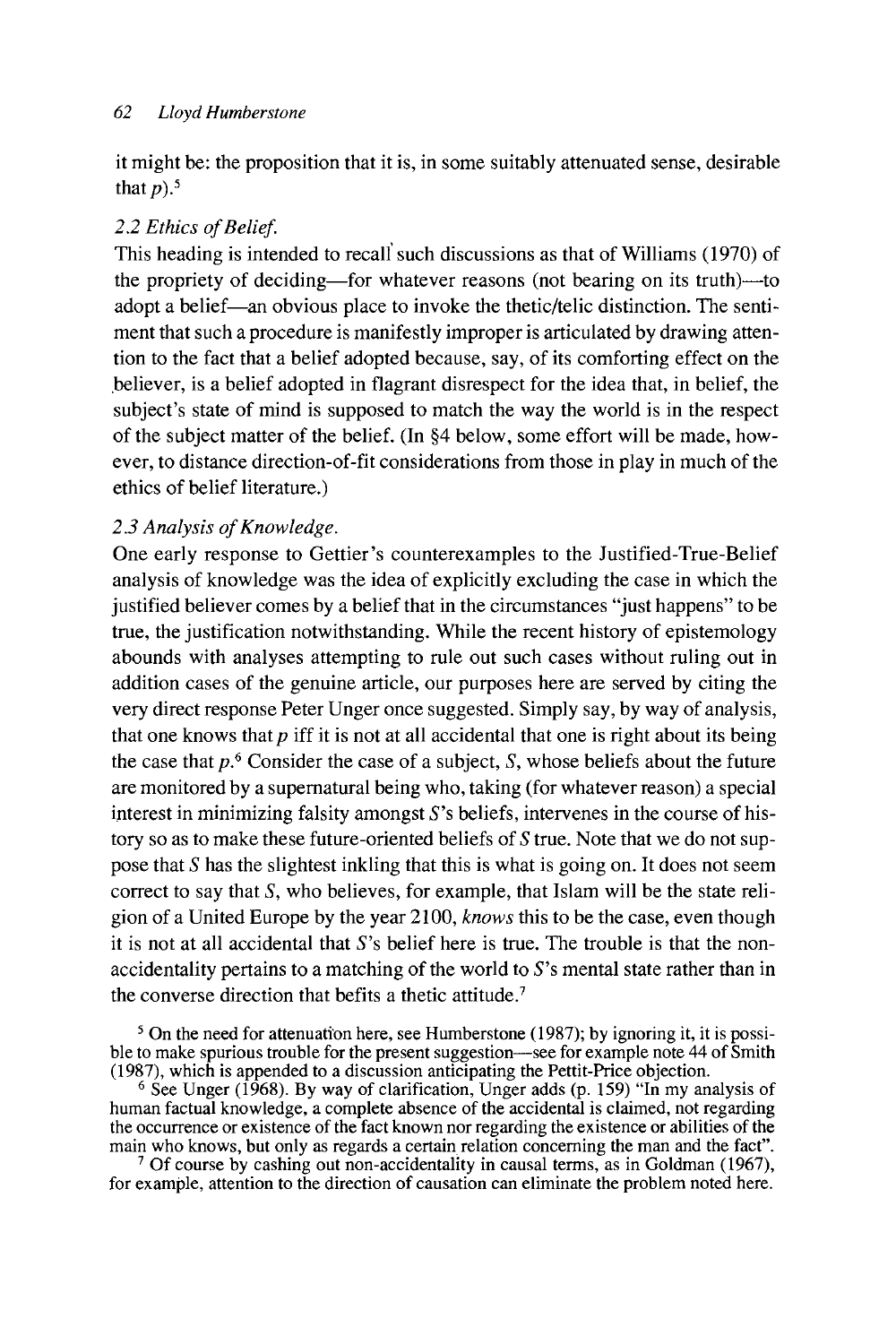## **2.4 Doctrine of Double Effect.**  *2.4 Doctrine of Double Effect.*

**According to the proponents of this doctrine, the badness of intended conse-**According to the proponents of this doctrine, the badness of intended conse**quences of actions (whether intended simpliciter, or intended as means to some**  quences of actions (whether intended simpliciter, or intended as means to some further end) can make an action wrong in circumstances in which a similar bad**ness of consequences merely foreseen and not intended would not. Opponents of**  ness of consequences merely foreseen and not intended would not. Opponents of **the doctrine are sceptical about how this difference in respect of an agent's prop-**the doctrine are sceptical about how this difference in respect of an agent's prop**ositional attitudes could possibly have the repercussions claimed for the morality**  ositional attitudes could possibly have the repercussions claimed for the morality of that agent's conduct. The attitudes concerned differ in respect of direction of **fit, since foresight is thetically directed and intention is telically directed. From**  fit, since foresight is thetically directed and intention is telically directed. From **this perspective, we can put one aspect of the doctrine's appeal by saying that**  this perspective, we can put one aspect of the doctrine's appeal by saying that **what is especially problematic about using evil means to achieve good results as**  what is especially problematic about using evil means to achieve good results as **against foreseeing that bad consequences will ensue either as side-effects or as**  against foreseeing that bad consequences will ensue either as side-effects or as **after-effects of one's conduct, is that the telic direction of fit is inherently subject**  after-effects of one's conduct, is that the telic direction of fit is inherently subject **to moral constraints in a way that the thetic direction is not. The badness of a sit-**to moral constraints in a way that the thetic direction is not. The badness of a sit**uation provides no reason whatever for not getting one's beliefs to fit the world**  uation provides no reason whatever for not getting one's beliefs to fit the world **in respect of its obtaining, whereas the badness of a situation provides every rea-**in respect of its obtaining, whereas the badness of a situation provides every rea**son for not fitting the world to one's desire that it obtain.**  son for not fitting the world to one's desire that it obtain.

## **3. Attempts to characterize the distinction**  *3. Attempts to characterize the distinction*

#### **3.1 Smith's Characterization.**  *3.1 Smith's Characterization.*

**Recall that according to Smith a belief that p is (roughly) "a state that tends to go**  Recall that according to Smith a belief that *p* is (roughly) "a state that tends to go out of existence in the presence of a perception that not  $p$ , whereas a desire that p is a state that tends to endure, disposing a subject in that state to bring it about that p".<sup>8</sup> There are two ways of interpreting the "perception that" locution here. I **will argue that if this phrase is read (as it most naturally would be) as meaning**  will argue that if this phrase is read (as it most naturally would be) as meaning **"belief that", the characterization is vulnerable to a certain objection, to be called**  "belief that", the characterization is vulnerable to a certain objection, to be called **the mutatis mutandis objection, whereas if the phrase is read non-doxastically,**  the *mutatis mutandis* objection, whereas if the phrase is read non-doxastically, **the characterization does not meet a plausible requirement of universality.**  the characterization does not meet a plausible requirement of universality.

**On the first interpretation, the problem with the characterization, as an attempt**  On the first interpretation, the problem with the characterization, as an attempt **to explicate the distinction between the two directions of fit, arises over its**  to explicate the distinction between the two directions of fit, arises over its **employment, in what is said about belief, of the concept of perception. Since it**  employment, in what is said about belief, of the concept of perception. Since it **would be too restrictive to count the reference to a "perception that not p" as spe-**would be too restrictive to count the reference to a "perception that *not* p" as spe**cifically to sensory perc'eption, we should understand by this phrase: a coming to**  cifically to sensory perception, we should understand by this phrase: a coming to **believe that not p. Or perhaps, since "perceive that" is a factive construction: a**  believe that *not* p. Or perhaps, since "perceive that" is a factive construction: a coming to know that *not p*. Whichever reading is chosen, it is clear that we are **here explicating the thetic direction of fit by reference to states with the thetic**  here explicating the thetic direction of fit by reference to states with the thetic **direction. Indeed, even if we took the "perceive" in "perceive that" to allude to**  direction. Indeed, even if we took the "perceive" in "perceive that" to allude to

In §3.3 we will express dissatisfaction with the idea of explicating direction of fit in terms **of causal-direction.**  of causal-direction.

**<sup>8</sup>Compare E. S. Russell, as quoted in the final footnote of Braithwaite (1947): "If the**  8 Compare E. S. Russell, as quoted in the final footnote of Braithwaite (1947): "If the **goal is not reached, action usually persists".**  goal is not reached, action usually persists".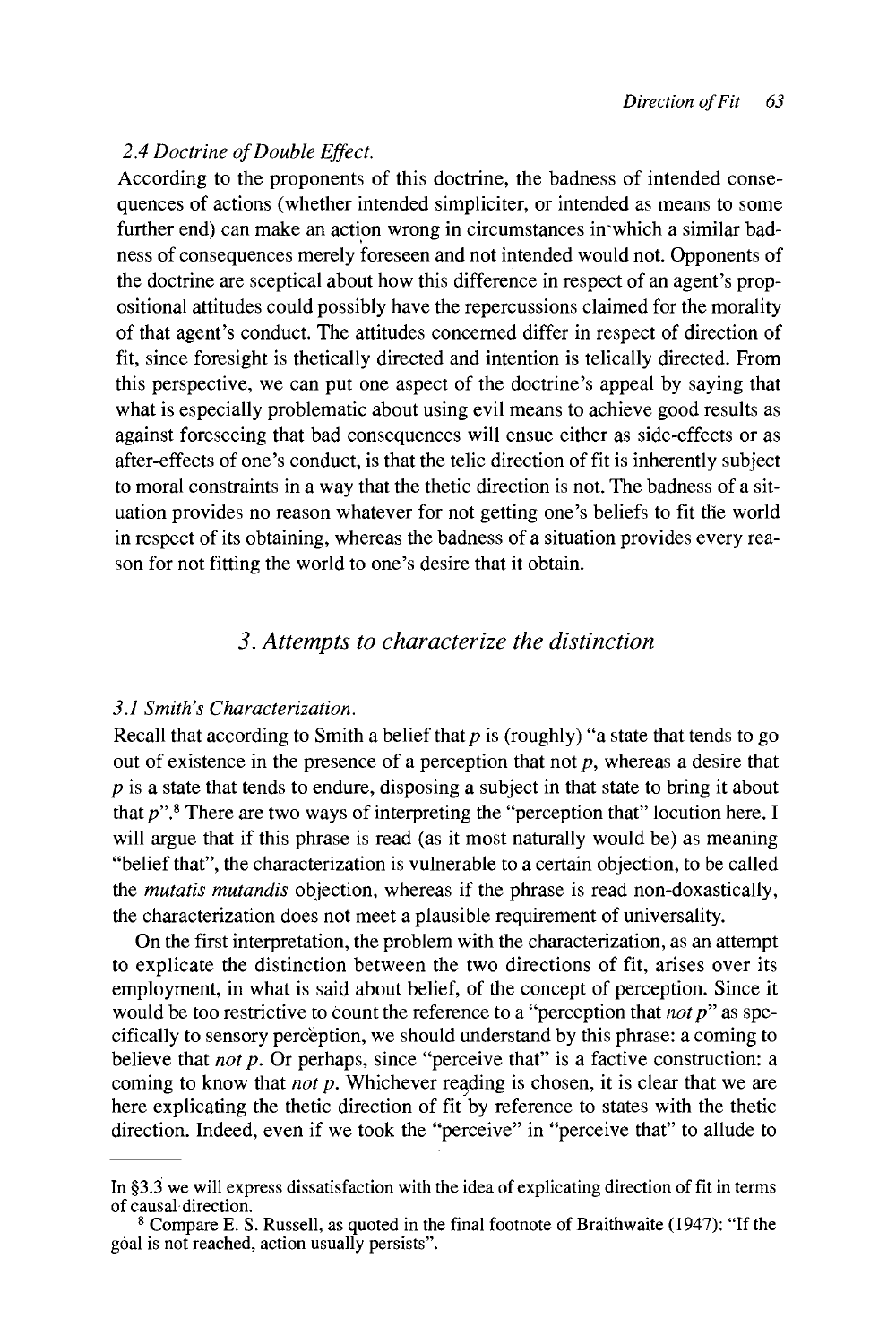#### **64 Lloyd Humberstone**  *64 Lloyd Humberstone*

**genuine (i.e. specifically sensory) perception, the point would remain that this is**  genuine (i.e. specifically sensory) perception, the point would remain that this is **a thetic propositional attitude.**  a thetic propositional attitude.

**It is true that, whereas the explicandum is a belief that p, the explication is in**  It is true that, whereas the explicandum is a belief that p, the explication is in **terms of the hypothetical adoption of a belief that not p, but this makes no differ-**terms of the hypothetical adoption of a belief that *not p,* but this makes no differ**ence to the present point. No asymmetry has been characterized by the observa-**ence to the present point. No asymmetry has been characterized by the observa**tion that whereas a belief that p tends to disappear on the acquisition of a belief**  tion that whereas a *belief* that *p* tends to disappear on the acquisition of a *belief*  **that not p, a desire that p does tend instead to persist on the acquisition of a belief**  that *not p,* a *desire* that *p* does tend instead to persist on the acquisition of a *belief*  **that not p. To disclose an asymmetry, all the relevant mutanda must be mutated.**  that *not p.* To disclose an asymmetry, all the relevant *mutanda* must be mutated. **The quoted passage itself conceals its vulnerability to this objection by the use of**  The quoted passage itself conceals its vulnerability to this objection by the use of **the phrase "perception that not p" which may convey the (deceptive) appearance**  the phrase "perception that *not p"* which may convey the (deceptive) appearance **of being neutral with respect to the distinction between directions of fit, and thus**  of being neutral with respect to the distinction between directions of fit, and thus **legitimately available as a fixed ("unmutated") constituent in the explication of**  legitimately available as a fixed ("unmutated") constituent in the explication of **the asymmetry.**  the asymmetry.

**It is important not to misconstrue the dissatisfaction with Smith's characteriza-**It is important not to misconstrue the dissatisfaction with Smith's characteriza**tion here expressed. Obviously the point has nothing to do with the truth of (his**  tion here expressed. Obviously the point has nothing to do with the *truth* of (his **form of) the claim that whereas beliefs..., desires---; nor, perhaps less obviously,**  form of) the claim that whereas beliefs ... , desires---; nor, perhaps less obviously, **is it a circularity objection that is being urged. The worry is not that some would-**is it a circularity objection that is being urged. The worry is not that some would**be analysis of the concept of belief fails in virtue of employing, in disguise, that**  be analysis of the concept of belief fails in virtue of employing, in disguise, that **very concept; for clearly no such analysis was being offered.9 The point is rather**  very concept; for clearly no such analysis was being offered.9 The point is rather **that you cannot informatively characterize a fundamental disanalogy between the**  that you cannot informatively characterize a fundamental dis analogy between the **ways in which beliefs and desires relate to their objects by contrasting them in a**  ways in which beliefs and desires relate to their objects by contrasting them in a **respect itself specified by reference to one of those two ways. It's as if one were**  respect itself specified by reference to one of those two ways. It's as if one were **to suggest that there is the following deep asymmetry between men and women**  to suggest that there is the following deep asymmetry between men and women **as regards sexuality: whereas a heterosexual man will not be sexually attracted to**  as regards sexuality: whereas a heterosexual man will *not* be sexually attracted to **males, a heterosexual woman will be. A type of example raising similar objec-**males, a heterosexual woman *will* be. A type of example raising similar objec**tions will be familiar to many readers, viz., alleged asymmetries between space**  tions will be familiar to many readers, *viz.,* alleged asymmetries between space and time. For instance, it is claimed that an object can be in the same place at two **different times but not at two different places at the same time. It is then replied**  different times but not at two different places at the same time. It is then replied **that there is a tacit "wholly" understood in the latter case, since an object can cer-**that there is a tacit "wholly" understood in the latter case, since an object can cer**tainly be partly in one place and partly in another at a given time, and that when**  tainly be partly in one place and partly in another at a given time, and that when **we look at the temporal analogue of this particular spatial "wholly", we find the**  we look at the temporal analogue of this particular spatial "wholly", we find the **asymmetry disappears (see Garson 1971). Again, a premature disanalogy-claim**  asymmetry disappears (see Garson 1971). Again, a premature dis analogy-claim **resulted from an unnoticed mutandum (we say a little more about this mutatis**  resulted from an unnoticed *mutandum* (we say a little more about this *mutatis*  mutandis style of objection in §3.2).

We turn to the second interpretation of Smith's talk of perception, taking the **subject's perceiving that not p to amount to no more than its perceptually appear-**subject's perceiving that *not p* to amount to no more than its perceptually appear**ing to the subject that not p, where this is related to any belief that may or may**  ing to the subject that *not p,* where this is related to any belief that mayor may **nor be formed as the ground of that belief.'0 This corresponds to the narrow ver-**nor be formed as the *ground* of that belief.lo This corresponds to the narrow ver-

**<sup>9</sup> Contrast Mayo's criticism of Schiller in Mayo (1967, p. 148).**  9 Contrast Mayo's criticism of Schiller in Mayo (1967, p. 148).

**<sup>1 0 1</sup> benefit, here and in some formulations to follow, from Michael Smith's own expla-**10 I benefit, here and in some formulations "to follow, from Michael Smith's own expla**nations to me of what he actually had in mind in his (1987); thus this second interpretation**  nations to me of what he actually had in mind in his (1987); thus this second interpretation **is the authorially correct interpretation of the passage in question.**  is the authorially correct interpretation of the passage in question.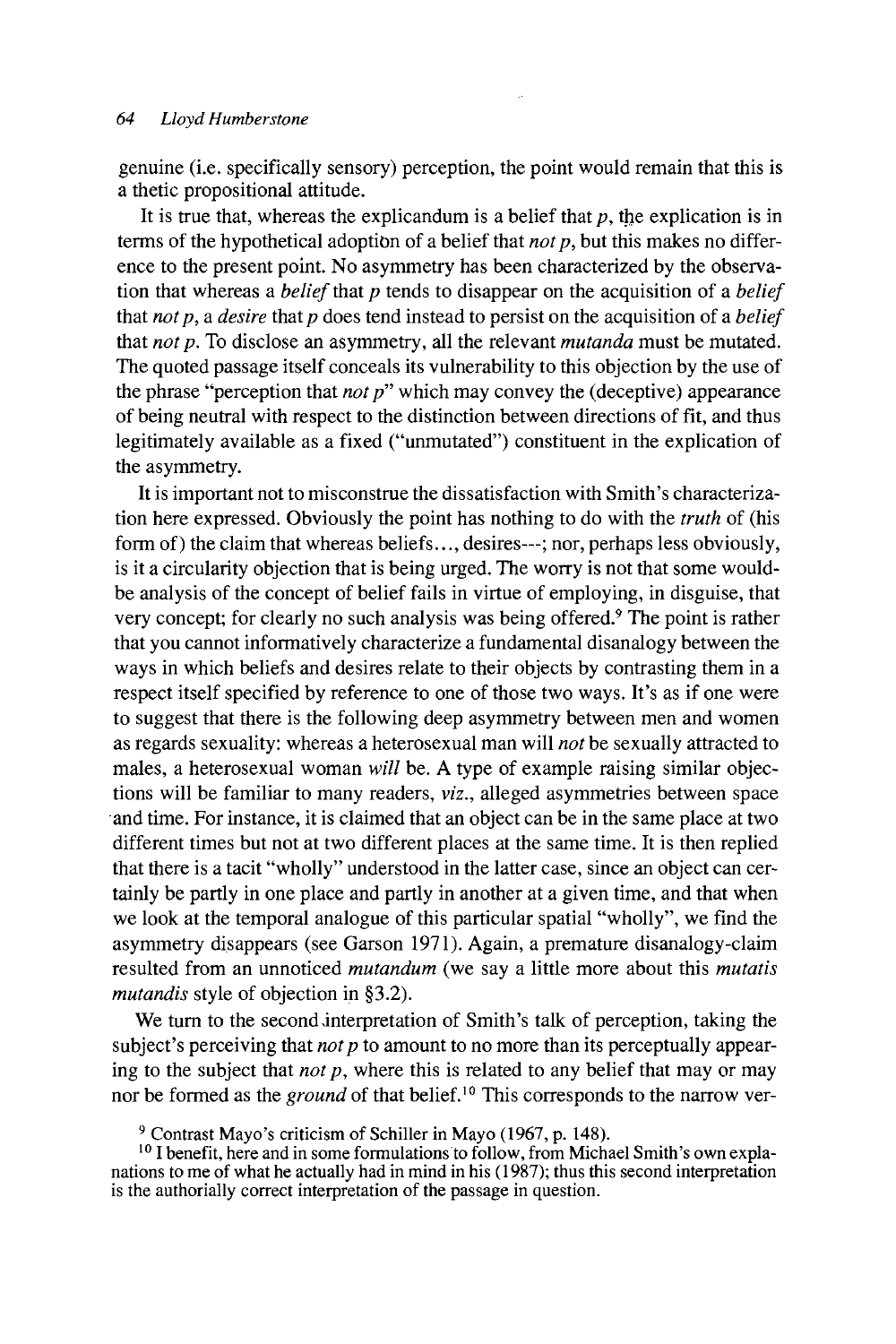**sion of the first reading. More broadly, the second reading would count as a per-**sion of the first reading. More broadly, the second reading would count as a per**ceiving that not p, any case in which it seems to the subject that not p, where this**  ceiving that *not p,* any case in which it seems to the subject that *not p,* where this **phrase is so understood as not to entail that a belief is formed on the basis of its**  phrase is so understood as not to entail that a belief is formed on the basis of its **so seeming. On this second reading, perceptions are merely appearances and**  so seeming. On this second (eading, perceptions are merely appearances and **seemings, and are not associated specifically with the thetic direction of fit in the**  seemings, and are not associated specifically with the thetic direction of fit in the **unwanted way of actually themselves possessing that direction. Thus the mutatis**  unwanted way of actually themselves possessing that direction. Thus the *mutatis*  **mutandis objection lapses.**  *mutandis* objection lapses.

**On the current interpretation, the need to talk of talk of states tending to go out**  On the current interpretation, the need to talk of talk of states *tending* to go out of existence or to endure on a perception that *not p* arises from the feature of the **present interpretation that makes the mutatis mutandis objection no longer appli-**present interpretation that makes the *mutatis mutandis* objection no longer appli**cable. That difference is that we are now reading talk of perception non-doxasti-**cable. That difference is that we are now reading talk of perception non-doxasti**cally: how things seem or appear to S, on the current weak understanding of those**  cally: how things seem or appear to S, on the current weak understanding of those **verbs, need not be how S takes things to be. S may well take appearances at face**  verbs, need not be how S takes things to be. S may well take appearances at face **value, and come to believe on the basis of those appearances, that that is how**  value, and come to believe on the basis of those appearances, that that is how **things are. But S may suspend belief, perhaps out of suspicion that the current cir-**things are. But S may suspend belief, perhaps out of suspicion that the current cir**cumstances are not conducive to reliable belief-formation, or indeed retain or**  cumstances are not conducive to reliable belief-formation, or indeed retain or **form a belief that things are not how they seem in the respect in question. " The**  form a belief that things are not how they seem in the respect in question. II The **talk of a tendency for beliefs that p to disappear on perceptions that not p is a way**  talk of a *tendency* for beliefs that *p* to disappear on perceptions that *not p* is a way **of registering the default status of taking appearances at face value and the special**  of registering the default status of taking appearances at face value and the special or unusual nature of the circumstances prompting the other (suspension, disbe**lief) responses.**  lief) responses.

**Can we, however, rest content with an account of that in which direction of fit**  Can we, however, rest content with an account of that in which direction of fit **consists which speaks in this way of mere tendencies? It is not just that belief, as**  consists which speaks in this way of mere tendencies? It is not just that belief, as a type of propositional attitude, has a certain characteristic direction of fit-one **that we have baptized "thetic"-one which it might be deemed to have on the**  that we have baptized "thetic"-one which it might be deemed to have on the **basis of how its instances typically behave, the existence of a minority of**  basis of how its instances typically behave, the existence of a minority of **instances behaving otherwise notwithstanding. It seems rather that every individ-**instances behaving otherwise notwithstanding. It seems rather that every individ**ual case of believing is a case of attitudinizing which itself has the thetic direction**  ual case of believing is a case of attitudinizing which itself has the thetic direction **of fit. (Likewise with wanting, and the telic direction.) If this is right, we should**  of fit. (Likewise with wanting, and the telic direction.) If this is right, we should **look for an account of direction of fit which is universal in the sense that it**  look for an account of direction of fit which is *universal* in the sense that it **addresses something shared by all cases of belief (or all cases of desire) and**  addresses something shared by all cases of belief (or all cases of desire) and **locates the theticity of belief (the telicity of desire) in that shared feature.**  locates the theticity of belief (the telicity of desire) in that shared feature.

## **3.2 Platts' and Anscombe's characterizations.**  *3.2 Platts' andAnscombe's characterizations.*

The objection in §3.1 to the first interpretation of Smith's formulation, as an **articulation of the difference in respect of direction of fit between beliefs and**  articulation of the difference in respect of direction of fit between beliefs and **desires, was that it pointed to a difference between the way thetic attitudes**  desires, was that it pointed to a difference between the way thetic attitudes **(beliefs that p) related to other thetic attitudes ("perceptions" that not p) and the**  (beliefs that *p)* related to other thetic attitudes ("perceptions" that *not p)* and the **way telic attitudes related to those other thetic (again) attitudes. An obviously**  way telic attitudes related to those other thetic (again) attitudes. An obviously **cruder way of making this mistake would be to say that the big difference**  cruder way of making this mistake would be to say that the big difference between beliefs and desires is that whereas a belief that  $p$  is a belief that  $p$ , a **desire that p is not a belief that p. We would like the-as I put it-unmutated**  desire that *p* is *not* a belief that *p.* We would like the-as I put it-unmutated

<sup>&</sup>lt;sup>11</sup> In the perceptual case, these matters are elegantly treated in Peacocke (1983) with **the concept of representational content; see his example (p. 6) of the trompe l'oeil violin**  the concept of representational content; see his example (p. 6) of the *trompe l'oeil* violin painting. **painting.**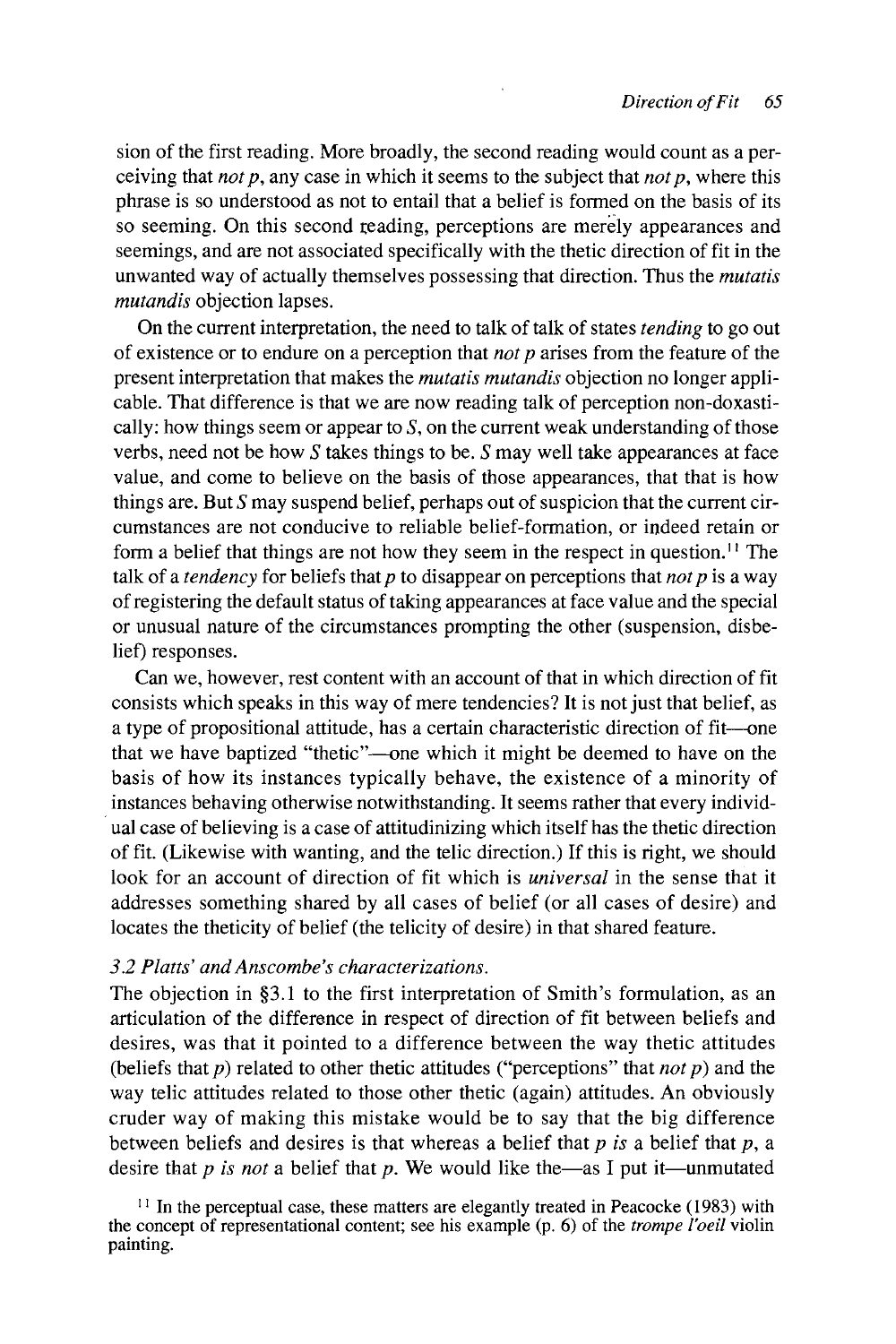**second reference to beliefs to be either mutated or else replaced by something**  second reference to beliefs to be either mutated or else replaced by something **neutral with respect to the terms of the disanalogy. If in Smith's case it is the**  neutral with respect to the terms of the disanalogy. If in Smith's case it is the **constancy of this allusion to the thetic direction which thwarts the project, one's**  constancy of this allusion to the thetic direction which thwarts the project, one's **first reaction to Platts' discussion is that here the problem is in the constancy of**  first reaction to Platts' discussion is that here the problem is "fn the constancy of the telic direction. According to the passage quoted in §1, "false beliefs should **be discarded; beliefs should be changed to fit with the world", whereas, "the**  be discarded; beliefs should be changed to fit with the world", whereas, "the world, crudely, should be changed to fit with our desires".<sup>12</sup> The constant ele**ment across the contrast is the "should", and while this does not make a refer-**ment across the contrast is the "should", and while this does not *make a refer*ence to a telic propositional attitude the upshot of the whole assertion is to **(purport to) express such an attitude. (We can say this without commitment to a**  (purport to) *express* such an attitude. (We can say this without commitment to a non-cognitivist-e.g., emotivist-metaethics.) Let us see if this particular kind **of "failure to mutate" is objectionable.**  of "failure to mutate" is objectionable.

**As just introduced, the envisaged objection surely cannot be correct. Consider**  As just introduced, the envisaged objection surely cannot be correct. Consider **any account of the disanalogy we are interested in, of the form: whereas telic atti-**any account of the disanalogy we are interested in, of the form: whereas telic atti**tudes---, thetic attitudes..., the dashes and dots being filled purely descriptively**  tudes---, thetic attitudes ... , the dashes and dots being filled purely descriptively **(or non-evaluatively). It could hardly be an objection to such a proposal that both**  (or non-evaluatively).1t could hardly be an objection to such a proposal that both **halves of the "whereas" contrast are suitable for the expression of belief. So there**  halves of the "whereas" contrast are suitable for the expression of *belief.* So there **cannot be such an objection when in each case a normative (or evaluative) filling**  cannot be such an objection when in each case a normative (or evaluative) filling **is provided, on the grounds that here both halves are suitable for the expression**  is provided, on the grounds that here both halves are suitable for the expression of a *desire*. Let us imagine a variation on Platts' account into which the concept of desire explicitly enters, and then return to his own account in terms of "ought".

One wants-so the suggestion would run-one's false beliefs to be aban**doned, whereas one does not want one's unsatisfied desires to be abandoned:**  doned, whereas one does not want one's unsatisfied desires to be abandoned: **rather one wants them to be satisfied. Now this suggestion (not Platts', recall)**  rather one wants them to be satisfied. Now *this* suggestion (not Platts', recall) **may initially appear to be vulnerable to the "failure-to-mutate" objection consid-**may initially appear to be vulnerable to the "failure-to-mutate" objection consid**ered above. The fully mutated analogue of wanting not to have false beliefs would**  ered above. The fully mutated analogue of *wanting* not to have false *beliefs* would **be believing that one's desires are satisfied, and there is neither any kind of gen-**be *believing* that one's *desires* are satisfied, and there is neither any kind of gen**eral tendency for this to be so, nor any condition of rationality which demands it.**  eral tendency for this to be so, nor any condition of rationality which demands it. **It is anything but clear, however, that this attempt to re-run the mutatis mutandis**  It is anything but clear, however, that this attempt to re-run the *mutatis mutandis*  **objection can work. For there is exposed here a difference, and one that deserves**  objection can work. For there is exposed here a difference, and one that deserves **to be regarded as a difference in respect of direction of fit, between what we want**  to be regarded as a difference in respect of direction of fit, between *what we want from* our desires and *what we want from* our beliefs. The "incomplete mutation" **objection does not touch this formulation, the retained telic element notwith-**objection does not touch this formulation, the retained telic element notwith**standing, since the asymmetry is being claimed as one between the contents of**  standing, since the asymmetry is being claimed as one between the *contents* of our (higher-order) telic propositional attitudes rather than as one between the **conditions for our having certain (lower-order) attitudes. (The positive proposal**  conditions for our *having* certain (lower-order) attitudes. (The positive proposal **sketched in ?4 below, in terms of controlling background intentions, will be of**  sketched in §4 below, in terms of controlling background intentions, will be of **this general form.) In more detail, the contrast just drawn is as follows. The cur-**this general form.) In more detail, the contrast just drawn is as follows. The cur**rent proposal is that we distinguish an attitude toward believings from an attitude**  rent proposal is that we distinguish an attitude *toward* believings from an attitude **(having the same direction of fit) toward our desirings. This is to be distinguished**  (having the same direction of fit) *toward* our desirings. This is to be distinguished

<sup>12</sup> Similar formulations appear in Searle (1983, p. 8) and Smith (1988, p. 244).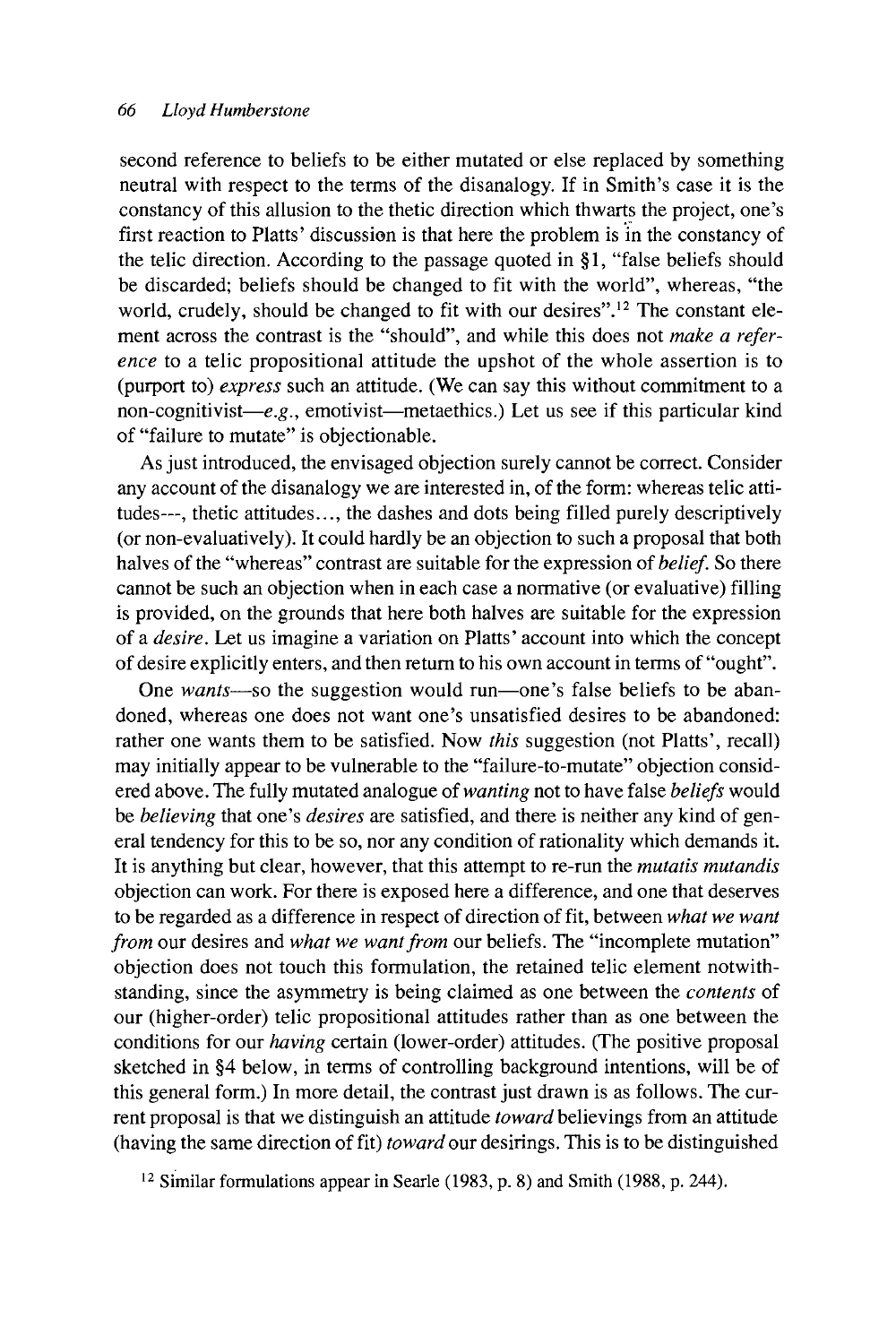**from saying that having a belief requires meeting some condition, while for a**  from saying that having a belief requires meeting some condition, while for a **desire some different condition is required. The mutatis mutandis objection sets**  desire some different condition is required. The *mutatis mutandis* objection sets **in for an account of the latter form when this difference is itself just a by-product**  in for an account of the latter form when this difference is itself just a by -product of the thetic/telic contrast it was supposed to illuminate.<sup>13</sup>

**Similarly, returning to Platts' own formulation in terms of what should be**  Similarly, returning to Platts' own formulation in terms of what *should* be **changed to match what, we have a constant telic ingredient in the normative**  changed to match what, we have a constant telic ingredient in the normative **vocabulary. (Platts would not himself agree with this, since the line he is defend-**vocabulary. (Platts would not himself agree with this, since the line he is defend**ing is that beliefs about what should be are as straightforwardly thetic in respect**  ing is that beliefs about what should be are as straightforwardly thetic in respect **of direction of fit; but then we would have a constant thetic ingredient.) There is**  of direction of fit; but then we would have a constant thetic ingredient.) There is **obviously a problem about all these "shoulds", since the most straightforward**  obviously a problem about all these "shoulds", since the most straightforward **way of interpreting them is as moral vocabulary. Do we really agree, under this**  way of interpreting them is as moral vocabulary. Do we really agree, under this **interpretation, that, as far as any desire is concerned, e.g., Hitler's desire to reduce**  interpretation, that, as far as any desire is concerned, *e.g.,* Hitler's desire to reduce **the Jewish population, the world should be changed to fit the desire? (Need even**  the Jewish population, the world *should* be changed to fit the desire? (Need even **the individual whose desire is at issue hold that the world ought to be brought into**  the individual whose desire is at issue hold that the world ought to be brought into line with it? Is there even a *prima facie* moral "should"?) We would prefer a nor**mative but non-moral interpretation.**  mative but non-moral interpretation.

**The non-moral normativity involved here is very clearly brought out by Ans-**The non-moral normativity involved here is very clearly brought out by Ans**combe's use, in the passage quoted in ? 1, of the concept of a mistake. For-con-**combe's use, in the passage quoted in § 1, of the concept of a *mistake,* For--con**centrating on the thetic direction-we can see that the concept of a mistaken**  centrating on the thetic direction-we can see that the concept of a mistaken **belief is not just the concept of a false belief. There is another element involved**  belief is not just the concept of a false belief, There is another element involved **here. Suppose someone said: "I know the belief I held yesterday about the com-**here. Suppose someone said: "I know the belief I held yesterday about the com**bination of the safe in the office was false, but what makes you say it was a mis-**bination of the safe in the office was false, but what makes you say it was a *mis***take?-You are supposing I intended only to have such beliefs as were true".**  *take?-You* are supposing I intended only to have such beliefs as were true". **There is a kind of provisional intelligibility to this remark which should persuade**  There is a kind of provisional intelligibility to this remark which should persuade **us that one only makes a mistake when one thwarts one's own goals. The goal**  us that one only makes a mistake when one thwarts one's own goals. The goal **here is that of having only true beliefs; it is not one which every believer (pos-**here is that of having only true beliefs; it is not one which every believer (pos**sessing the concept of belief) must share. Its endorsement is again a substantive**  sessing the concept of belief) must share. Its endorsement is again a substantive **position in the ethics of belief. Notoriously, we must be careful in the way we**  position in the ethics of belief. Notoriously, we must be careful in the way we **make room for its non-endorsement, however. We need to avoid the incoherence,**  make room for its non-endorsement, however. We need to avoid the incoherence, **highlighted by Moore, of holding the conceded falsity of a particular belief of**  highlighted by *Mdore,* of holding the conceded falsity of a *particular* belief of **one's to be of no concern, since one never intended to have only beliefs that wer-**one's to be of no concern, since one never intended to have only beliefs that wer**en't false.'4 That is why in the combination-lock case just given, the belief now**  en't false. 14 That is why in the combination-lock case just given, the belief now **conceded to be false was taken as one held on the previous day. Even without**  conceded to be false was taken as one held on the previous day. Even without **such a temporal shift, however, we see that the incoherence only arises for some**  such a temporal "shift, however, we see that the incoherence only arises for some **particular belief cited as,possessed in spite of its falsity. One might very well**  *particular* belief cited as-possessed in spite of its falsity. One might very well **remain unconcerned at the thought that some or other of one's present beliefs**  remain unconcerned at the thought that *some or other* of one's present beliefs **were false, and indeed the prospect of devoting oneself to rooting out such false**  were false, and indeed the prospect of devoting oneself to rooting out such false

**<sup>I</sup>3 A more precise formulation would certainly be desirable than that given here of what**  13 A more precise formulation would certainly be-desirable than that given here of what **makes a particular account vulnerable to the kind of mutatis mutandis objection under con-**makes a particular account vulnerable to the kind of *mutatis mutandis* objection under con**sideration; I hope the remarks offered will be sufficiently suggestive for present purposes.**  sideration; I hope the remarks offered will be sufficiently suggestive for present purposes. **(There is. a similar difficulty in saying precisely what makes an analysis vulnerable to cir-**(There is. a similar difficulty in saying precisely what makes an analysis vulnerable to cir**cularity objections.)**  cularity objections.)

**<sup>14</sup>See Sorensen (1988), chapter 1, for a contemporary study; the above example is**  14 See Sorensen (1988), chapter I, for a contemporary study; the above example is **what Sorensen calls commissively, rather than omissively Moore-paradoxical. (This terni-**what Sorensen calls *commissively,* rather than *omissively* Moore-paradoxical. (This termi**nology marks a distinction noted in J. N. Williams (1979).)**  nology marks a distinction noted in J. N. Williams (1979).)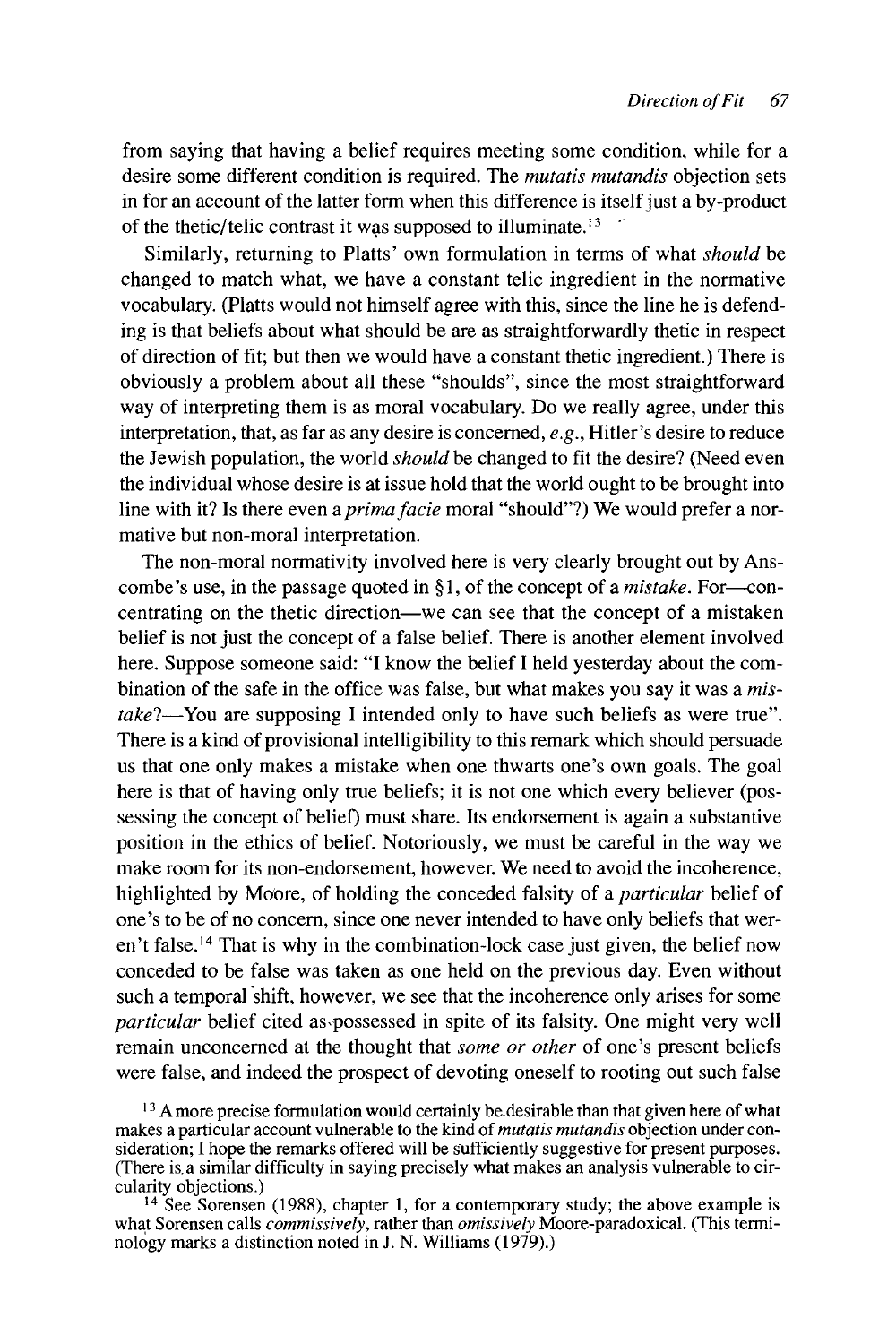**beliefs at all costs rather than getting on with the rest of one's life seems itself to**  beliefs at all costs rather than getting on with the rest of one's life seems itself to **be more than faintly irrational.**  be more than faintly irrational.

These considerations, however, do not perhaps serve to rebut the charge that **in holding a false belief one does make a mistake. Set aside the general aim-not,**  in holding a false belief one does make a mistake. Set aside the general aim-not, if the above is correct, obligatorily possessed—of believing only truths, and con**sider a believer's aims in respect of the single belief in question. Are these aims**  sider a believer's aims in respect of the single belief in question. Are these aims **not that this state of mind should be responsive to the way the world is? Is this,**  not that this state of mind should be responsive to the way the world is? Is this, **at least, not required proposition-by-proposition, for belief? We have returned to**  at least, not required proposition-by-proposition, for belief? We have returned to **the point from the end of our discussion of Platts, that the thetic direction of fit is**  the point from the end of our discussion of Platts, that the thetic direction of fit is **specifically that we want (or "aim at") this responsiveness. But must this goal**  specifically that we want (or "aim at") this responsiveness. But must this goal **always take precedence over others? Suppose that last week I stole from the**  always take precedence over others? Suppose that last week I stole from the **office safe and was due last night to be given a lie-detector examination. Accord-**office safe and was due last night to be given a lie-detector examination. Accord**ingly, I underwent a few days ago a course of hypnosis to instill in me the belief**  ingly, I underwent a few days ago a course of hypnosis to instill in me the belief **that the combination was 10-24-39, as it had been in fact two years before, when**  that the combination was 10-24-39, as it had been in fact two years before, when **I was employed in a capacity that made me legitimately privy to such informa-**I was employed in a capacity that made me legitimately privy to such informa**tion. Last night when the question came up in the test, I confidently and sincerely**  tion. Last night when the question came up in the test, I confidently and sincerely **gave this incorrect answer to the crucial question, and removed myself from the**  gave this incorrect answer to the crucial question, and removed myself from the **list of suspects. And you are trying to tell me that in believing falsely on this occa-**list of suspects. And you are trying to tell me that in believing falsely on this occasion, I was making a *mistake*!<sup>15</sup>

You will of course reply-and with great plausibility-that we need to distin**guish the question of whether it was a mistake to inculcate the false belief**  guish the question of whether it was a mistake to inculcate the false belief **(which, let's agree, it wasn't) from the question of whether having inculcated it,**  (which, let's agree, it wasn't) from the question of whether having inculcated it, **I had deliberately got myself into the position of mistakenly believing that the**  I had deliberately got myself into the position of *mistakenly believing* that the **combination was 10-24-39. I surely had. And we can say all this without retract-**combination was 10-24-39. I surely had. And we can say all this without retract**ing the point that there are no mistakes in performance other than those of per-**ing the point that there are no mistakes in performance other than those of per**formance based on mistaken belief. I made no mistake in inculcating the**  formance based on mistaken belief. I made no mistake in inculcating the **erroneous belief because I acted on the perfectly correct (and of course quite dis-**erroneous belief because I acted on the perfectly correct (and of course quite dis**tinct) belief that this procedure would save me from detection. It is, then, not**  tinct) belief that this procedure would save me from detection. It is, then, not **possible after all to override the "truth-tracking" aim of holding beliefs by an**  possible after all to override the "truth-tracking" aim of holding beliefs by an **ulterior goal and avoid having the charge of "mistaken" apply to false beliefs.**  ulterior goal and avoid having the charge of "mistaken" apply to false beliefs. **Such a conclusion is compatible with deeming it sometimes to be reasonable to**  Such a conclusion is compatible with deeming it sometimes to be reasonable to **hold mistaken beliefs when morality or prudence dictates this. The point is just**  hold mistaken beliefs when morality or prudence dictates this. The point is just **that what might be called the "internal axiology" of belief continues to pass its**  that what might be called the "internal axiology" of belief continues to pass its **own negative verdict ("mistake") even when its demands are reasonably overrid-**own negative verdict ("mistake") even when its demands are reasonably overrid**den. As with Platts' characterization, we must conclude this treatment of Ans-**den. As with Platts' characterization, we must conclude this treatment of Ans**combe's suggestion with the observation that while it seems to be on the right**  combe's suggestion with the observation that while it seems to be on the right **track, the normative element we have just noted to be implicit in the suggestion**  track, the normative element we have just noted to be implicit in the suggestion

**<sup>15</sup>For the record: the experimental evidence on the success of hypnosis as a polygraph**  15 For the record: the experimental evidence on the success of hypnosis as a polygraph **countermeasure is not particularly favourable. It should be noted, though, that effort is**  countermeasure is not particularly favourable. It should be noted, though, that effort is **usually directed at reducing the anxiety associated with lying rather than with changing**  usually directed at reducing the anxiety associated with lying rather than with changing **one's beliefs so that lying is not necessary. References to the relevant literature may be**  one's beliefs so that lying is not necessary. References to the relevant literature may be **found in Barland and Raskin (1973, pp. 462-5).**  found in Barland and Raskin (1973, pp. 462-5).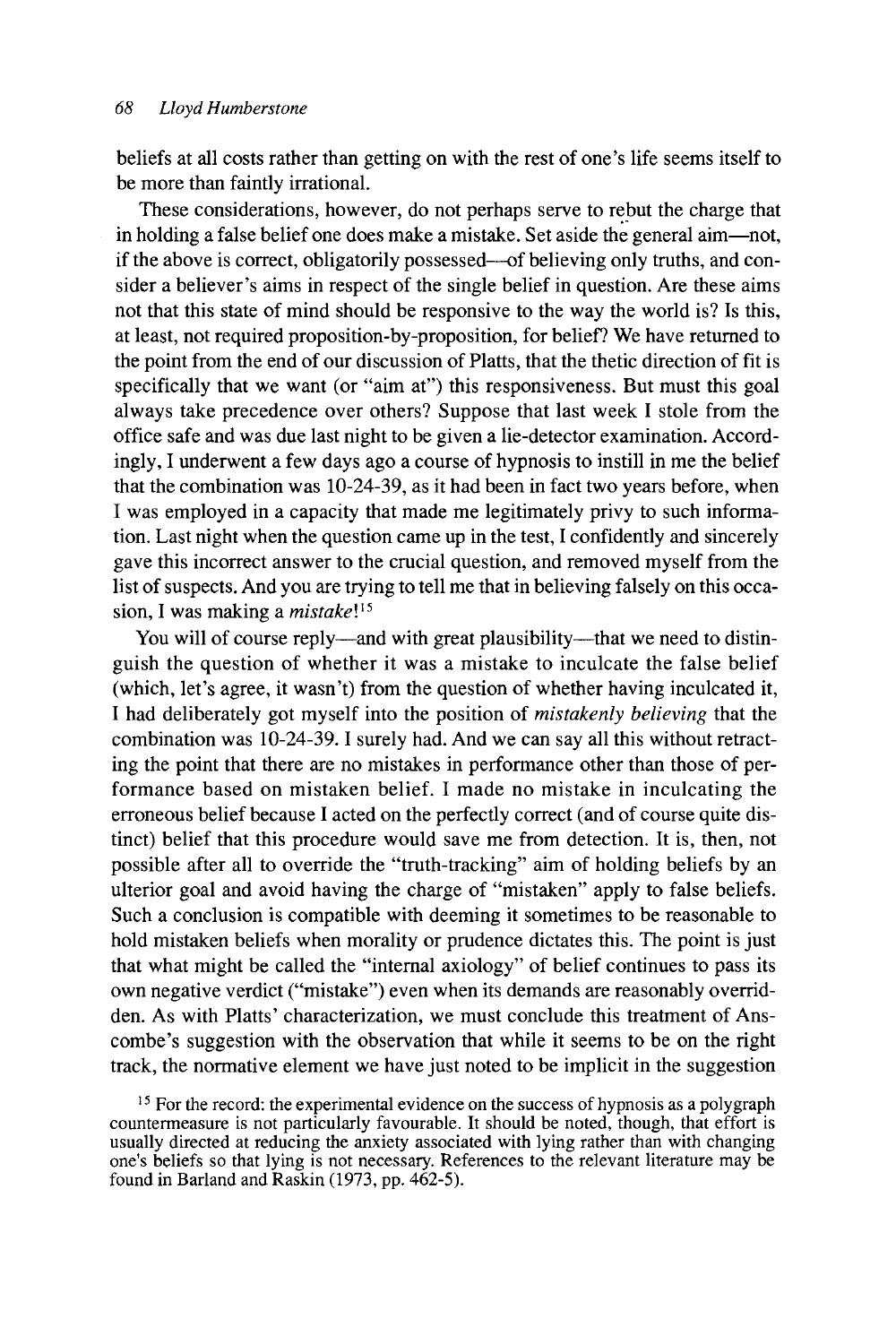remains somewhat mysterious.<sup>16</sup> An attempt to dispel the mystery--- to ground this normativity—will be offered in §4.

#### **3.3 Naturalistic Characterizations.**  *3.3 Naturalistic Characterizations.*

**One common response to the philosophically mysterious is to reach for the bio-**One common response to the 'philosophically mysterious is to reach for the bio**logically explanatory. In this vein, Dennett (1971) directs our attention to the fact**  logically explanatory. In this vein, Dennett (1971) directs our attention to the fact **that "the capacity to believe would have no survival value unless it were a capac-**that "the capacity to believe would have no survival value unless it were a capac**ity to believe truths" (p. 101); thus "In general, normally, more often than not, if**  ity to believe truths" (p. 101); thus "In general, normally, more often than not, if  $x$  believes  $p$ ,  $p$  is true" (p. 102). A non-statistical interpretation of "normally" in **this second remark best brings out the point of the first. It is a matter of what**  this second remark best brings out the point of the first. It is a matter of what **beliefs (or more accurately perhaps, belief-forming tendencies) arefor. The func-**beliefs (or more accurately perhaps, belief-forming tendencies) *are/or.* The func**tion of beliefs is to represent the world the way it is: if they did not have this fea-**tion of beliefs is to represent the world the way it is: if they did not have this feature they would have no survival value for the creatures possessing them.<sup>17</sup> That **is their "proper function" in the terminology of Ruth Millikan, who has devel-**is their "proper function" in the terminology of Ruth Millikan, who has devel**oped similar ideas at some length in her (1984): just as hearts would not (now)**  oped similar ideas at some length in her (1984): just as hearts would not (now) **exist if they didn't pump blood, which is why pumping blood counts as the func-**exist if they didn't pump blood, which is why *pumping blood* counts as the func**tion of the heart, so beliefs would not be here today if they didn't (under "normal"**  tion of the heart, so beliefs would not be here today if they didn't (under "normal" **circumstances) tend to represent the world correctly, which is why being true is**  circumstances) tend to represent the world correctly, which is why *being true* is **the function of beliefs. '8 Similarly, if desires had no tendency to be satisfied-if**  the function of beliefs. 18 Similarly, if desires had no tendency to be satisfied-if **say, a desire for food tended by contrast to reduce the chances of consuming**  say, a desire for food tended by contrast to reduce the chances of consuming food—then desires would simply not have evolved.<sup>19</sup> We should note in passing **that this kind of "evolutionary functionalism" (and its analogue for intentionally**  that this kind of "evolutionary functionalism" (and its analogue for intentionally **created artifacts) is not, even when applied to the illumination of psychological**  created artifacts) is not, even when applied to the illumination of psychological **phenomena, at all the same as what goes under the name of functionalism in the**  phenomena, at all the same as what goes under the name of functionalism in the

**16 We note that a further problem with Smith's characterization, on either of the inter-**16 We note that a further problem with Smith's characterization, on either of the inter**pretations considered in ?3.1, is that this normative element is not so much left mysterious**  pretations considered in §3.1, is that this normative element is not so much left mysterious **as, rather, left out of account altogether. (Compare the objections in Kripke (1982, 23ff., 34ff.) to dispositional accounts of rule-following.) Similarly, though for reasons of space this is not undertaken here, one can assess Anscombe's characterization with respect to the**  this is not undertaken here, one can assess Anscombe's characterization with respect to the **mutatis mutandis objection urged against one interpretation of Smith. One way of thinking**  *mutatis mutandis* objection urged against one interpretation of Smith. One way of thinking of her deployment, in Anscombe (1957), of the distinction between mistakes in performance and mistakes in judgment is as protection against that objection; see, however, **Houlgate (1966).**  Houlgate (1966). as, rather, left out of account altogether. (Compare the objections in Kripke (1982, 23ff., 34ff.) to dispositional accounts of rule-following.) Similarly, though for reasons of space

**<sup>17</sup>According to another strand of thought prominent in Dennett's discussion, but not**  17 According to another strand of thought prominent in Dennett's discussion, but not **in those parts of it brought in here, we should refer, not, a propos of beliefs, to the crea-**in those parts of it brought in here, we should refer, not, *a propos* of beliefs, to the crea**tures possessing them, but rather to the creatures to which we ascribe them. This other**  tures possessing them, but rather to the creatures to which we ascribe them. This other **strand concentrates not on the utility to believers and desirers of their beliefs and desires,**  strand concentrates not on the utility to believers and desirers of their beliefs and desires, **but of the utility to us of making sense of agents (animate or otherwise) by ascribing to**  but of the utility to us of making sense of agents (animate or otherwise) by ascribing to **them beliefs and desires.**  them beliefs and desires. "

**18j say "similar ideas" because although the view about desires which follows is Mil-**181 say "similar ideas" because although the view about desires which follows is Mil**likan's, she does not make quite the present suggestion concerning beliefs. Beliefs being**  likan's, she does not make quite the present suggestion concerning beliefs. Beliefs being **true is not what she would call their proper function, but rather a Normal condition for the proper function of desires. (Cf. Millikan 1984, p.99.) This point was clarified for me by James Hopkins.**  James Hopkins. true is not what she would call their proper function, but rather a Normal condition for the proper function of desires. (*Cf*. Millikan 1984, p.99.) This point was clarified for me by

**19 As Millikan puts it (1984, p. 140): "It is the focused proper function of an explicit**  <sup>19</sup>As Millikan puts it (1984, p. 140): "It is the focused proper function of an explicit **desire to produce a state of affairs onto which it maps in accordance with certain mapping**  desire to produce a state of affairs onto which it maps in accordance with certain mapping **rules. (This is not to say that explicit desires are usually fulfilled. Many desires, like sperm,**  rules. (This is not to say that explicit desires are usually fulfilled. Many desires, like sperm, **emerge in a world that does not permit their proper functions to be performed. But surely**  emerge in a world that does not permit their proper functions to be performed. But surely **desires proliferated in part because they were sometimes fulfilled. What use to have them**  desires proliferated in part because they were *sometimes* fulfilled. What use to have them **otherwise?)"**  otherwise?)"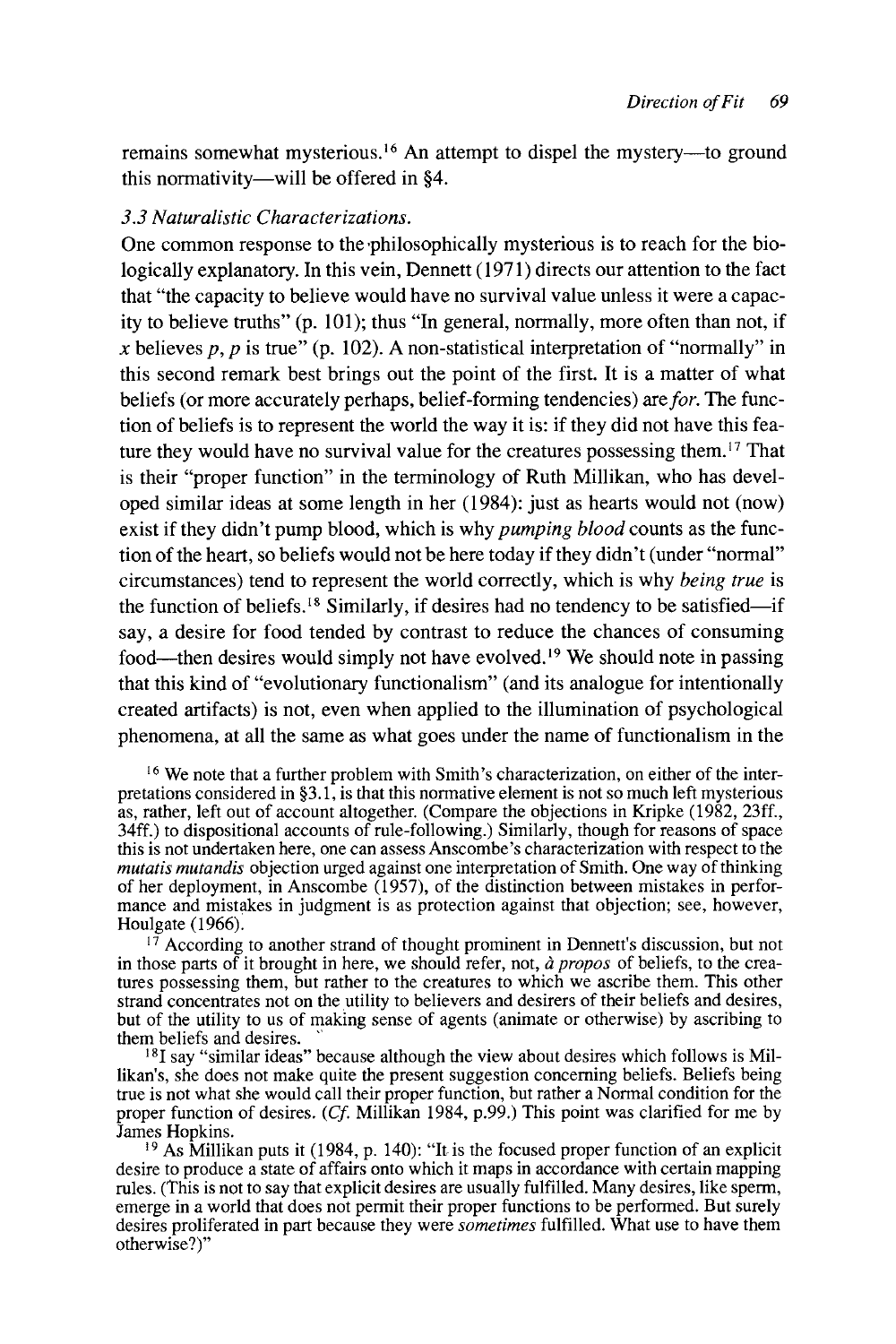**philosophy of mind, since arbitrary black-box (input/output) descriptions of**  philosophy of mind, since arbitrary black-box (input/output) descriptions of **intentional states need make no special reference to this teleological dimension.20**  intentional states need make no special reference to this teleological dimension.20

**So far, the evolutionary functionalist perspective may appear to throw little**  So far, the evolutionary functionalist perspective may appear to throw little **light on the distinction between the thetic and telic directions of fit. It does rep-**light on the distinction between'the thetic and telic directions' of fit. It does rep**resent one spelling out of the "aims at" terminology in descriptions (as in the quo-**resent one spelling out of the "aims at" terminology in descriptions (as in the quo**tation in ? 1 from Platts) of belief and desire as aiming at truth and realization,**  tation in § 1 from Platts) of belief and desire as aiming at truth and realization, **respectively; but this is by itself not to make a contrast in respect of direction of**  respectively; but this is by itself not to make a contrast in respect of direction of **fit, since the "aims at" (however explicated) is common to both descriptions, and**  fit, since the "aims at" (however explicated) is common to both descriptions, and **talk of a desire's being realized (fulfilled, satisfied) is talk of the same relation of**  talk of a desire's being realized (fulfilled, satisfied) is talk of the *same* relation of **desire to the world as is involved in talk of a belief's being true: namely, the rela-**desire to the world as is involved in talk of a belief's being true: namely, the rela**tion given by: a attitudinizes that p, and, in fact, p (where "attitudinizes" holds a**  tion given by: a attitudinizes that p, and, in fact, p (where "attitudinizes" holds a **place for "believes" or "desires".) Indeed, the writers with whom we are here**  place for "believes" or "desires".) Indeed, the writers with whom we are here **concerned were not addressing the direction-of-fit question. But under magnifi-**concerned were not addressing the direction-of-fit question. But under magnifi**cation, the proposal does offer some promise, since the successful evolution of**  cation, the proposal does offer some promise, since the successful evolution of the belief-forming apparatus requires a causal dependence of the beliefs formed **upon the states of the world about which beliefs are held, whereas in the case of**  upon the states of the world about which beliefs are held, whereas in the case of **the mechanism for desire, what is required is that the way the world is affected**  the mechanism for desire, what is required is that the way the world is affected **by the organism be causally dependent on the desires possessed. So here we have**  by the organism be causally dependent on the desires possessed. So here we have **a explication of difference in direction of fit in terms of evolutionarily advanta-**a explication of difference in direction of fit in terms of evolutionarily advanta**geous difference in direction of causal dependence.**  geous difference in direction of causal dependence.

**Having elicited this causal directionality difference, one may wonder how**  Having elicited this causal directionality difference, one may wonder how **important the evolutionary part of the story is after all. Recall its role as ground-**important the evolutionary part of the story is after all. Recall its role as ground**ing the "function of' talk, which was in turn suggested as the source of the nor-**ing the "function of' talk, which was in tum suggested as the source of the nor**mativity involved in saying what ought to fit what: we can say what beliefs ought**  mativity involved in saying what ought to fit what: we can say what beliefs ought to do in much the same way as we can say what hearts ought to do-subserve **those functions their subserving which constitutes their raison d'^tre.2' But we**  those functions their subserving which constitutes their *raison* d' *etre.*21 But we **should ask whether evolutionary considerations belong in this discussion at all.**  should ask whether evolutionary considerations belong in this discussion at all. **It is conceivable that a selective advantage should occasionally, or even fre-**It is conceivable that a selective advantage should occasionally, or even frequently, be conferred on those prone to form false beliefs.<sup>22</sup> But beliefs in the cat**egory in question would not differ from others in respect of how they are**  egory in question would not differ from others in respect of how they are **"supposed to" fit the world. (The desideratum of universality, again.) It is also**  "supposed to" fit the world. (The desideratum of universality, again.) It is also **conceivable that beliefs-and, for that matter, desires-should be possessed by a**  conceivable that beliefs-and, for that matter, desires-should be possessed by a **creature whose very existence is not to be explained evolutionarily (or "artifac-**creature whose very existence is not to be explained evolutionarily (or "artifac**tually"): for example, having emerged as a result of an explosion in an organic**  tually"): for example, having emerged as a result of an explosion in an organic chemistry lab; or by a being (God, perhaps) who has always been in existence and

**<sup>20</sup>This point is emphasized by Millikan (1984, p. 139), and it is also the main theme**  20 This point is emphasized by Millikan (1984, p. 139), and it is also the main theme **of Sober (1990).**  of Sober (1990).<br><sup>21</sup> The thetic part of the above proposal has been aired by Stalnaker (1984, p. 18) in

**<sup>22</sup>For example, it is reported that women who, having recovered from breast cancer,**  22 For example, it is reported that women who, having recovered from breast cancer, **believe. (falsely) that they were wrongly diagnosed and never had the disease, are less**  believe. (falsely) that they were wrongly diagnosed and never had the disease, are less **likely than those who acknowledge the fact, to suffer a recurrence.**  likely than those who acknowledge the fact, to suffer a recurrence.

**terms he regards as naturalistic, though without explicit mention of evolutionary pro-**terms he regards as naturalistic, though without explicit mention of evolutionary pro**cesses.**  cesses.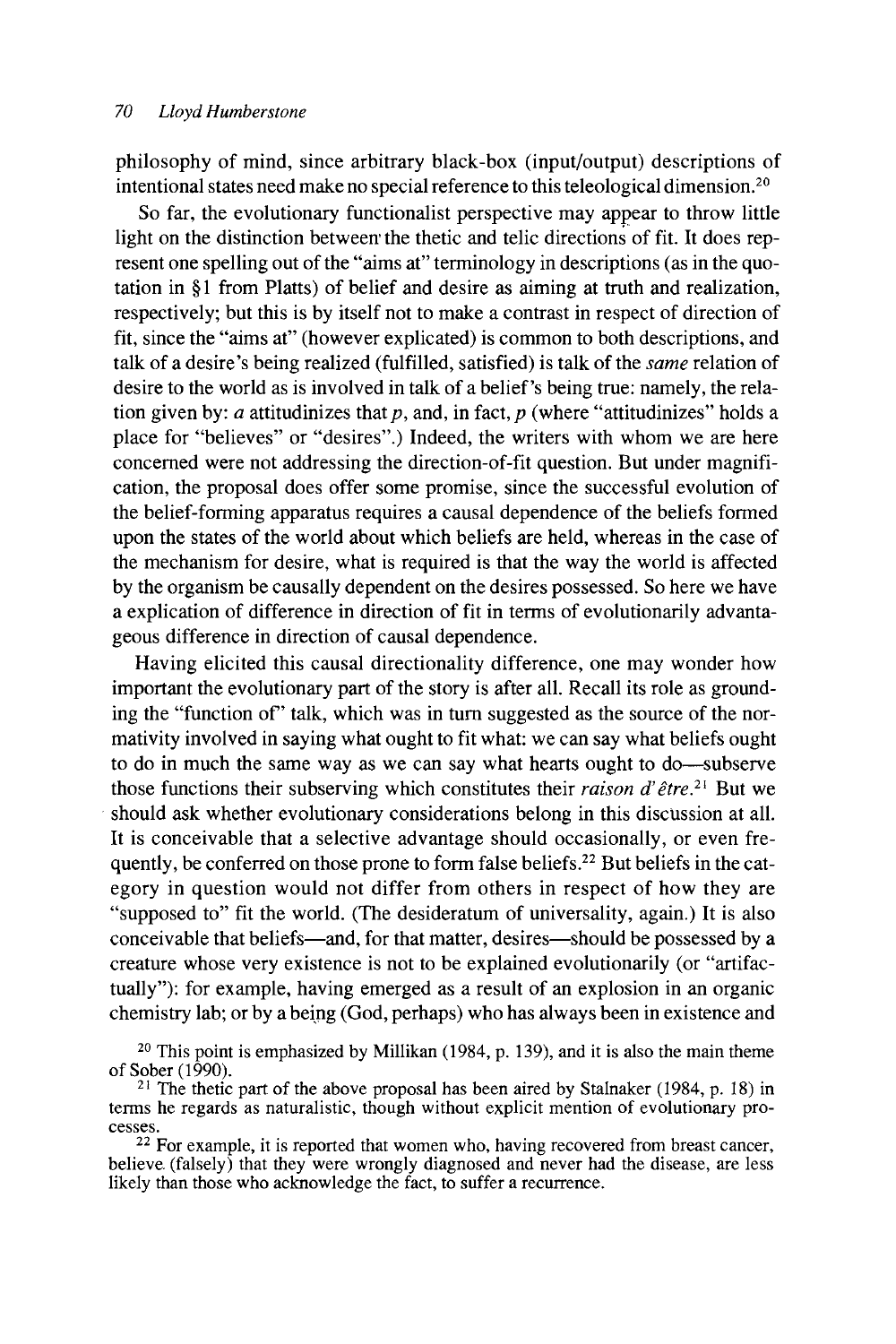**always been capable of having beliefs. Such "merely logical" possibilities will be**  always been capable of having beliefs. Such "merely logical" possibilities will be **dismissed as recherche' by those who want to "naturalize" epistemology and the**  dismissed as *recherche* by those who want to "naturalize" epistemology and the **philosophy of mind. But they cannot be ignored if what we want is an account of**  philosophy of mind. But they cannot be ignored if what we want is an account of what the direction-of-fit contrast *consists in*, as opposed to a description of some of its contingent concomitants. Our present concern is not to explain the emer**gence of mental states exhibiting the telic and thetic directions of fit, but to expli-**gence of mental states exhibiting the telic and thetic directions of fit, but to expli**cate the distinction between those directions.**  cate the distinction between those directions.

**Even if we set aside as irrelevant the question of the evolution (or the design)**  Even if we set aside as irrelevant the question of the evolution (or the design) of the capacities for believing and desiring, there remains, from the views can**vassed here, the causal asymmetry. Beliefs get to be possessed because they are**  vassed here, the causal asymmetry. Beliefs get to be possessed because they are **true, whereas desires get to be fulfilled because they are possessed. At least, that**  true, whereas desires get to be fulfilled because they are possessed. At least, that **is how things go under ideal circumstances. Already the restriction to ideal cir-**is how things go under ideal circumstances. Already the restriction to ideal cir**cumstances involves a violation of the demand of universality from ?3.1, which**  cumstances involves a violation of the demand of universality from §3.1, which **in the case of belief restricts attention to circumstances conducive to the forma-**in the case of belief restricts attention to circumstances conducive to the forma**tion of true beliefs. But the attempt to explicate direction of fit in terms of causal**  tion of true beliefs. But the attempt to explicate direction of fit in terms of causal **direction is in even more serious violation of the universality desideratum. Con-**direction is in even more serious violation of the universality desideratum. Con**sider, for example, the case of beliefs of the "self-fulfilling prophecy" type, such**  sider, for example, the case of beliefs of the "self-fulfilling prophecy" type, such **as the belief that one will indeed be successful in a certain venture, success in**  as the belief that one will indeed be successful in a certain venture, success in which causally requires—and will in the circumstances be ensured by—such **confidence. These cases, in which "faith in a fact can help create the fact",23 have**  confidence. These cases, in which "faith in a fact can help create the fact",23 have **the direction of causal influence going the wrong way-from mind to world-**the direction of causal influence going the wrong way-from mind to world**though they involve beliefs with the same direction of fit as any other beliefs,**  though they involve beliefs with the same direction of fit as any other beliefs, **being appraised for correctness (more on which in ?4) in terms of how well their**  being appraised for correctness (more on which in §4) in terms of how well their **content matches how things are with their subject matter. Our conclusion must be**  content matches how things are with their subject matter. Our conclusion must be **that in noting the typical causal asymmetries between telic and thetic states, we**  that in noting the typical causal asymmetries between telic and thetic states, we **have not got to the bottom of what distinguishes their directions of fit.**  have not got to the bottom of what distinguishes their directions of fit.

## **4. A positive suggestion**  4. A *positive suggestion*

**We have noted that, from a logical point of view, the relation of a belief to its**  We have noted that, from a logical point of view, the relation of a belief to its **propositional object, which has to obtain for the belief to be true, is the same as**  propositional object, which has to obtain for the belief to be true, is the same as **the relation a desire must bear to its propositional object for the desire to be**  the relation a desire must bear to its propositional object for the desire to be satisfied: if the object (or "content") is the proposition that  $p$  then, in either **case, for the attitude to have the property in question is for it to be the case that**  case, for the attitude to have the property in question is for it to be the case that **p. Yet while we find it perfectly natural to describe a belief with a true proposi-**p. Yet while we find it perfectly natural to describe a belief with a true proposi**tional object as a true belief, there is no tendency toward a similar transference**  tional object as a true belief, there is no tendency toward a similar transference **in the case of desire. A somewhat more widely applicable term here is "cor-**in the case of desire. A somewhat more widely applicable term here is "cor**rect". Not only can beliefs be described as correct (as an alternative to "true")**  rect". Not only can beliefs be described as correct (as an alternative to "true") **when their propositional objects are true, but also expectations, answers, and**  when their propositional objects are true, but also expectations, answers, and **various other things it would be somewhat strained to call true. Yet, for all its**  various other things it would be somewhat strained to call *true.* Yet, for all its

<sup>23</sup> In the words of James (1891). (Compare also the example in §2.3 above of the per**son with the "Islamic Europe" belief.)**  son with the "Islamic Europe" belief.)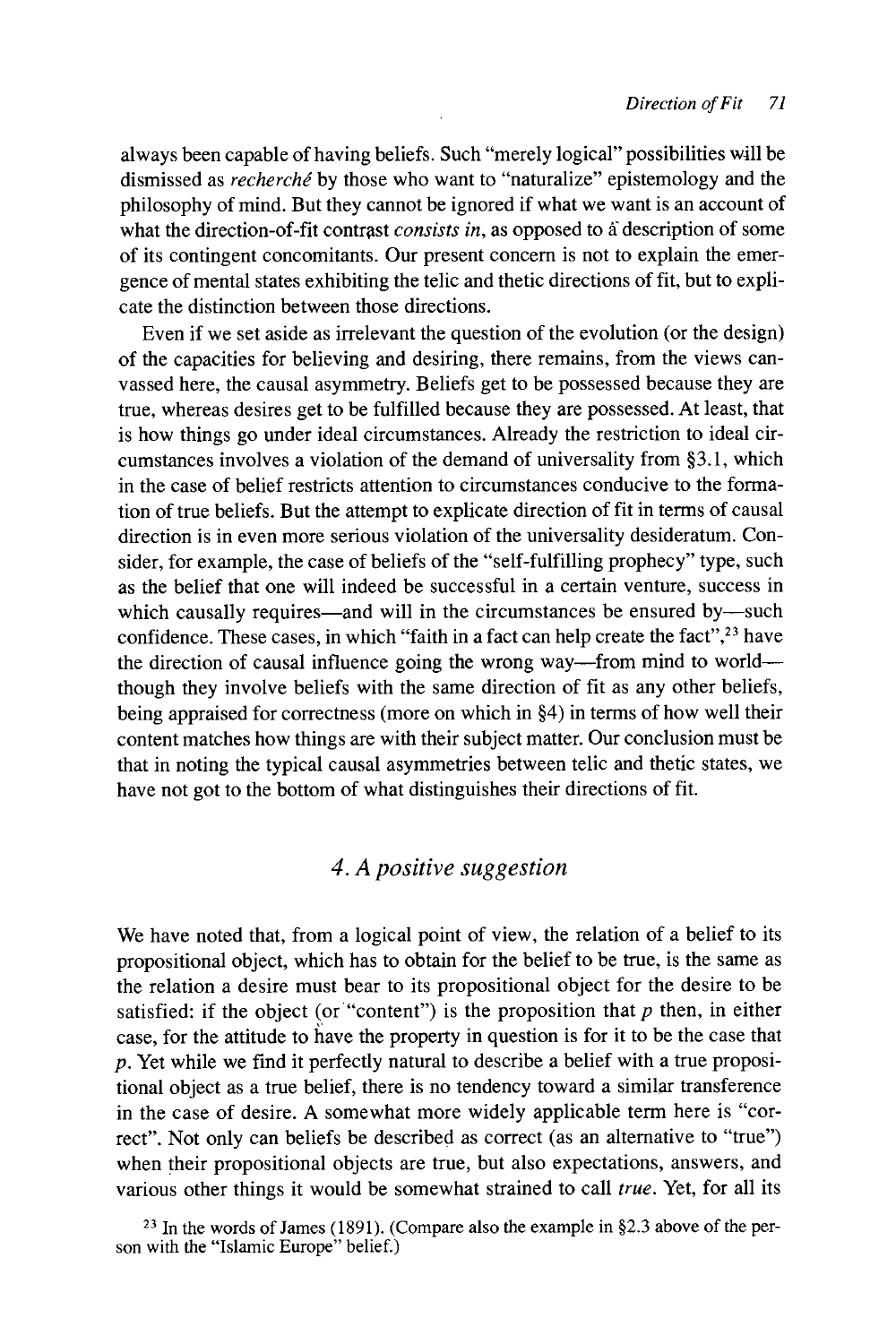#### **72 Lloyd Humberstone**  *72 Lloyd Humberstone*

**greater applicability in this respect, there is no lessening of our resistance to**  greater applicability in this respect, there is no lessening of our resistance to **applying it to desires.24 Isn't the reason for this simply that "correct" is a term**  applying it to desires.24 Isn't the reason for this simply that "correct" is a term **of favourable evaluation for various propositional attitudes and speech acts,**  of favourable evaluation for various propositional attitudes and speech acts, and while it is a merit in a belief (or an expectation, or an answer) to have a **propositional object which is true, this is no kind of merit in desire? As Platts**  propositional object which is true, this is no kind of merit in desire? As Platts put it (in the passage quoted in §1) "falsity is a decisive failing in a belief" **whereas "the fact that the indicative content of a desire is not realised in the**  whereas "the fact that the indicative content of a desire is not realised in the **world is not yet a failing in the desire"; correlatively, the fact that a desire is**  world is not yet *afailing in the desire";* correlatively, the fact that a desire *is*  **realised in the world is not a creditable feature of the desire. To summarize the**  realised in the world is not a creditable feature of the desire. To summarize the **intuitions in play here, we can say that although in the case of thetic and telic**  intuitions in play here, we can say that although in the case of thetic and telic **attitudes alike we have a sense of "things going right", when it comes to focus-**attitudes alike we have a sense of "things going right", when it comes to focus**sing this favourable evaluation more specifically, in the former case, the evalu-**sing this favourable evaluation more specifically, in the former case, the evaluation comes to settle on the attitude itself, in the latter case, it settles, if anywhere, on the state of affairs in virtue of which the content of the attitude is **anywhere, on the state of affairs in virtue of which the content of the attitude is a true proposition. Of course, this is only another way of putting the favourable**  a true proposition. Of course, this is only another way of putting the favourable **side of the coin whose unfavourable side was expressed by Anscombe in terms**  side of the coin whose unfavourable side was expressed by Anscombe in terms **of where, if a mistake was to be located anywhere, the mistake should be**  of where, if a mistake was to be located anywhere, the mistake should be located. As intimated in §3.3, to make a mistake is to jeopardize one's success **in a achieving some goal one has (at some level). Thus to trace the source of**  in a achieving some goal one has (at some level). Thus to trace the source of **the normativity in talk of direction of fit for the thetic case, we need to see**  the normativity in talk of direction of fit for the thetic case, we need to see **what makes believing truly believing successfully. With luck, what we shall see**  what makes believing *truly* believing *successfully.* With luck, what we shall see **will suggest a suitable treatment for the telic direction.**  will suggest a suitable treatment for the telic direction.

**What, then, makes truth the mark of success for beliefs? To answer this ques-**What, then, makes truth the mark of success for beliefs? To answer this ques**tion, it will help to recall the troubles besetting traditional empiricist accounts of**  tion, it will help to recall the troubles besetting traditional empiricist accounts of memory (Hume, Russell,...), as diagnosed in Urmson (1967). A recurrent theme **in such accounts is a contrast between memory and imagination, with discussion**  in such accounts is a contrast between memory and imagination, with discussion tending to ask what grounds this contrast. Urmson points out that two such con**trasts are confusedly in play: that between recollections which are genuine mem-**trasts are confusedly in play: that between recollections which are genuine mem**ories and recollections which are not, on the one hand, and that between**  ories and recollections which are not, on the one hand, and that between **recollections (veridical or otherwise) and mere free imaginings which do not**  recollections (veridical or otherwise) and mere free imaginings which do not **even purport to represent the past as it was, on the other. It is this latter distinction**  even purport to represent the past as it was, on the other. It is this latter distinction **which is relevant here. As Urmson puts it, what distinguishes the cases is not the**  which is relevant here. As Urmson puts it, what distinguishes the cases is not the

**<sup>24</sup>Stalnaker notices that we appraise true beliefs, but not satisfied desires, as "correct"**  24 Stalnaker notices that we appraise true beliefs, but not satisfied desires, as "correct" **(1984, p. 80) and proposes to 'use this as a sign of membership in a broader class-of**  (1984, p. 80) and proposes to use this as a sign of membership in a broader class-of which belief is the paradigmatic member-of what he calls *acceptance* attitudes. This is **conspicuously not to raise the question of why we describe beliefs but not desires as correct. Perhaps sensing that without an answer to this question, the division into acceptance**  rect. Perhaps sensing that without an answer to this question, the division into acceptance **attitudes and others seems founded on nothing very solid, he goes on to propose (p. 82) a**  attitudes and others seems founded on nothing very solid, he goes on to propose (p. 82) a **formal characterization of attitudes of acceptance, as those which are (for rational agents)**  formal characterization of attitudes of acceptance, as those which are (for rational agents) **consistent and held towards any proposition which follows from other propositions toward**  consistent and held towards any proposition which follows from other propositions toward **which they are held. This suggestion doesn't work, because the conditions are satisfied by**  which they are held. This suggestion doesn't work, because the conditions are satisfied by "The proposition that  $p$  follows from propositions  $q$  intends should be the case", which is **not to ascribe an acceptance attitude to a in respect of p.**  not to ascribe an acceptance attitude to a in respect of p. which belief is the paradigmatic member-of what he calls *acceptance* attitudes. This is conspicuously *not* to raise the question of *why* we describe beliefs but not desires as cor-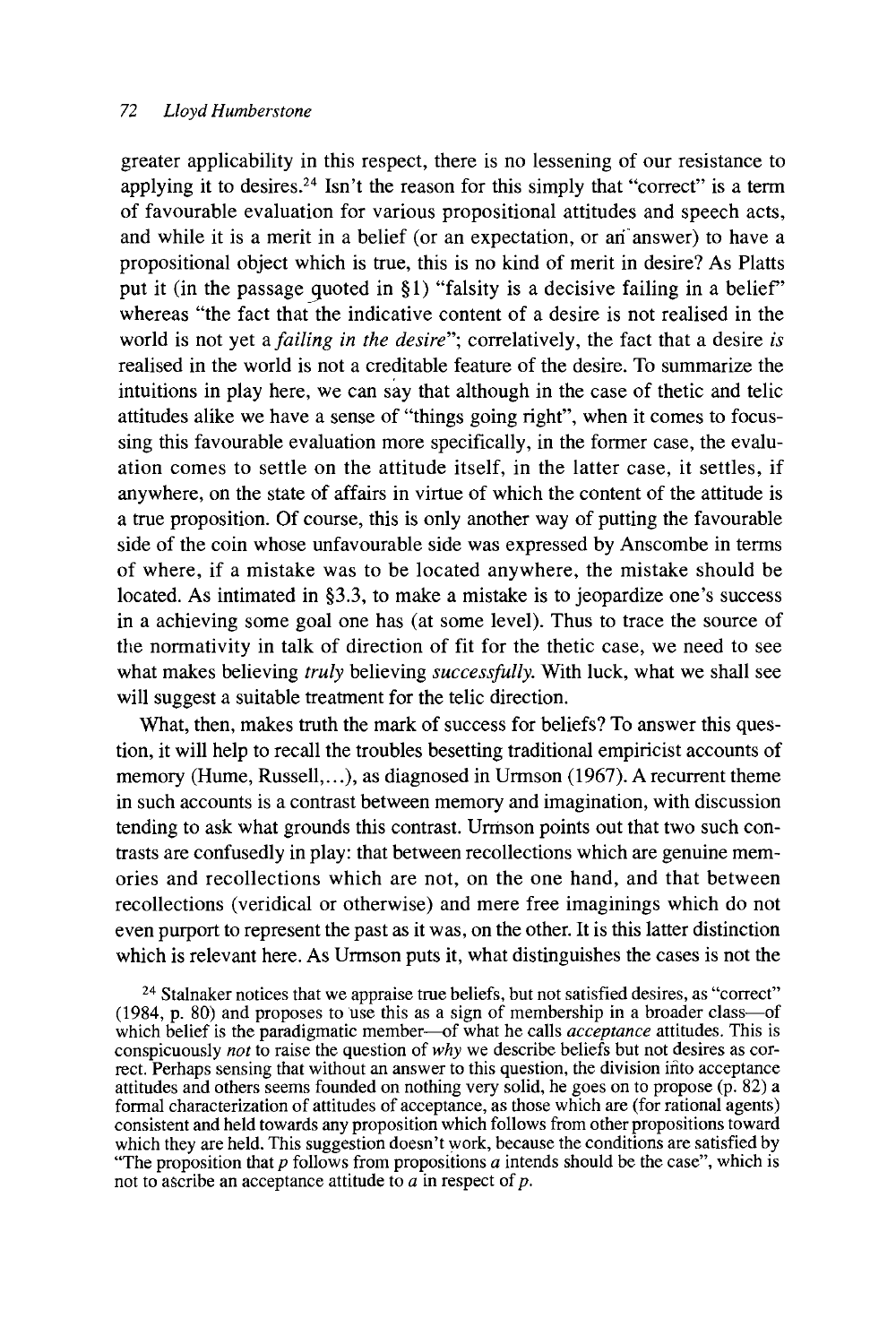**presence of any special features in such mental images as may accompany the**  presence of any special features in such mental images as may accompany the **recollecting or imagining. Rather (p. 87), "All we have to do is know what criteria**  recollecting or imagining. Rather (p. 87), "All we have to do is know what criteria **of success are applicable, and that is a question which depends on our own inten-**of success are applicable, and that is a question which depends on our own inten**tions". He has been considering a case in which one's images- are as of conducting**  tions". He has been considering a case in which one's images-are as of conducting **the defence in a criminal trial, and the question is whether one is (correctly or oth-**the defence in a criminal trial, imd the question is whether one is (correctly or oth**erwise) recollecting, or instead merely imagining, having conducted the defence.**  erwise) recollecting, or instead merely imagining, having conducted the defence. **"We are recollecting", Urmson continues, "not if we did conduct the defence in**  "We are recollecting", Urmson continues, "not if we did conduct the defence in **the trial but if it matters whether we did. We are imagining if some such criteria**  the trial but if it matters whether we did. We are imagining if some such criteria **of success as general verisimilitude, or interestingness, are the relevant ones".**  of success as general verisimilitude, or interestingness, are the relevant ones".

**Now, apparent memories, or recollections as Urmson calls them, are only a**  Now, apparent memories, or recollections as Urmson calls them, are only a **special case of beliefs. To the more general question of what distinguishes believ-**special case of beliefs. To the more general question of what distinguishes believ**ing that something is the case from imagining it to be, the reply that it is a matter**  ing that something is the case from imagining it to be, the reply that it is a matter **of which criteria of success one has chosen for one's mental activity seems**  of which criteria of success one has chosen for one's mental activity seems **equally applicable. If the criterion of success is truth, then the propositional atti-**equally applicable. If the criterion of success is *truth,* then the propositional atti**tude is belief. This is not to say that for every propositional attitude there is some**  tude is *belief.* This is not to say that for every propositional attitude there is some **such associated criterion for success, and we need not even endorse Urmson's**  such associated criterion for success, and we need not even endorse Urmson's **suggestion that such criteria exist for imagining.25 The upshot of our earlier**  suggestion that such criteria exist for imagining. 25 The upshot of our earlier **observations on the absence of a notion of correctness for desires is that such cri-**observations on the absence of a notion of correctness for desires is that such cri**teria do not exist in their case. The present point is simply that unless one takes**  teria do not exist in their case. The present point is simply that unless one takes **there to be a criterion of success in the case of an attitude towards the proposition**  there to be a criterion of success in the case of an attitude towards the proposition that p, and, further, takes that criterion to be truth, then whatever else it may be, **the attitude in question is not that of belief. So unless the attitude-holder has what**  the attitude in question is not that of belief. So unless the attitude-holder has what **we might call a controlling background intention that his or her attitudinizing is**  we might call a controlling background intention that his or her attitudinizing is **successful only if its propositional content is true, then the attitude taken is not**  successful only if its propositional content is true, then the attitude taken is not **that of belief.**  that of belief.

**This way of explicating the thetic direction of fit presents beliefs having that**  This way of explicating the thetic direction of fit presents beliefs having that **direction as a matter of a constitutive principle rather than a regulative principle.**  direction as a matter of a constitutive principle rather than a regulative principle. It's not-as it might be in the case of some ethics-of-belief-inspired proposal**that one should regulate one's cognitive life by the principle: make every effort**  that one should regulate one's cognitive life by the principle: make every effort **to believe only truths; rather, it's that unless one counts one's (current) intentions**  to believe only truths; rather, it's that unless one counts one's (current) intentions in  $\varphi$ -ing that p as thwarted if it is not true that p, one's  $\varphi$ -ing that p does not con**stitute believing that p. Thus the very concept of belief imports its own criterion**  stitute believing that p. Thus the very concept of belief imports its own criterion of success, or, as it was put in §3.2, has its own "internal axiology". We have here **a contrast also with the evolutionary functionalist suggestion of an externally**  a contrast also with the evolutionary functionalist suggestion of an externally supplied criterion of success in terms of general adaptivity, or perhaps instead, case-by-case pragmatic utility. It is of course useful-to understate the point con-

**<sup>25</sup>Such a non-endorsement accords well with the fact that imagination has no direction**  25 Such a non-endorsement accords well with the fact that imagination has no direction **of fit in the sense of the present paper; there is nothing "wrong" with a subject's mental state or with the world from that subject's point of view if what is imagined to be the case is not the case (or if it is the case). J. D. Velleman has developed a distinction somewhat similar to that between telic and thetic directions of fit, in Velleman (1992), between propositional contents regarded as true and those regarded as to be made true. The former locution is not intended to suggest "believed", but, more broadly, to include regarding something imaginatively or hypothetically or... as true. Thus imagination falls on the**  something imaginatively or hypothetically or ... as true. Thus imagination falls on the **same side as belief for Velleman's dichotomy, though it has no direction of fit in the sense**  same side as belief for Velleman's dichotomy, though it has no direction of fit in the sense **of the present paper.**  of'the present paper. of fit in the sense of the present paper; there is nothing "wrong" with a subject's mental state or with the world from that subject's point of view if what is imagined to be the case is not the case (or if it is the case). J. D. Velleman has developed a distinction somewhat similar to that between telic and thetic directions of fit, in Velleman (1992), between propositional contents regarded as true and those regarded as to be made true. The former locution is "not intended to suggest "believed", but, more broadly, to include regarding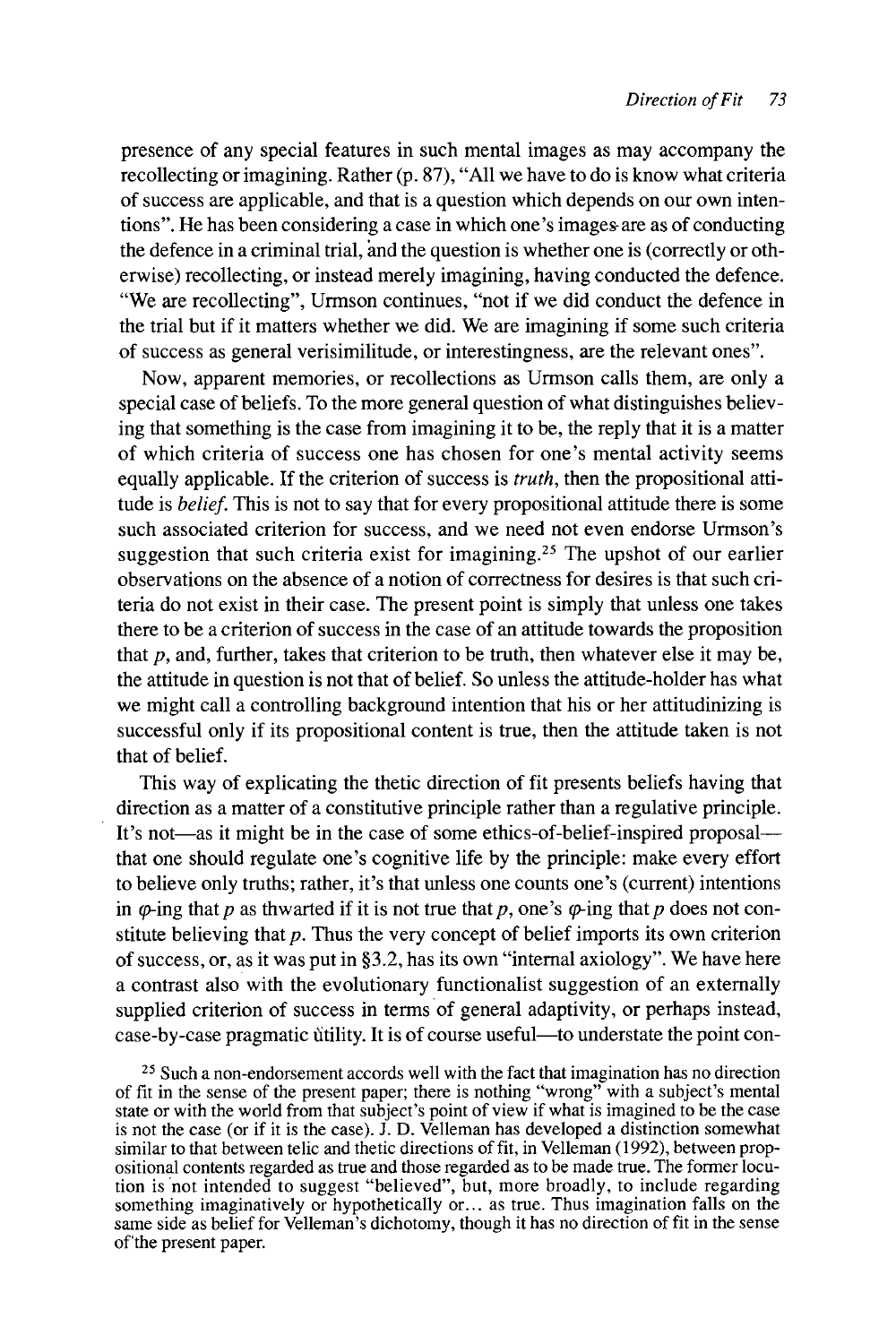siderably-to have a faculty which is sensitive to the way the world is, since **without such a faculty there would be no chance of acting so as to satisfy one's**  without such a faculty there would be no chance of acting so as to satisfy one's **needs in a world which is that way, but the prior concept is the concept of sensi-**needs in a world which is that way, but the prior concept is the concept of sensi**tivity deployed in making this point. (One sometimes encounters the view-it is**  tivity deployed in making this point. (One sometimes encounters the view-it is presented sympathetically, if not finally endorsed, for example, in §§1,2 of Chapter 3 in Adams (1975)—that the reason we want our beliefs to be true lies in the **instrumental value of true belief to the project of satisfying our more mundane**  instrumental value of true belief to the project of satisfying our more mundane **desires.26 This wrongly suggests it to be a perfectly straightforward conceptual**  desires.26 This wrongly suggests it to be a perfectly straightforward conceptual **possibility-which the prudent agent will refrain from exploiting-for belief-for-**possibility-which the prudent agent will refrain from exploiting-for belief-for**mation to occur with complete indifference to any requirement that the belief in**  mation to occur with complete indifference to any requirement that the belief in **question be possessed only if it is true.27**  question be possessed only if it is true.27

**If we treat the thetic direction of fit in accordance with the above proposal,**  If we treat the thetic direction of fit in accordance with the above proposal, **requiring for an attitude to count as thetic that it be subject to a background**  requiring for an attitude to count as thetic that it be subject to a background **intention of only being possessed should the world be a certain way,28 then the**  intention of only being possessed should the world be a certain way,28 then the **normative aspects of talk of correctness and of "what ought to fit what" are**  normative aspects of talk of correctness and of "what ought to fit what" are **straightforwardly given by compliance with the intention. And since, on the pro-**straightforwardly given by compliance with the intention. And since, on the pro**posed account, the intention in question plays a constitutive rather than a regula-**posed account, the intention in question plays a constitutive rather than a regula**tive role, it is not as though the normativity can be eluded by retaining the**  tive role, it is not as though the normativity can be eluded by retaining the **attitude while disowning the intention. (Hence the fact, noted in discussion of the**  attitude while disowning the intention. (Hence the fact, noted in discussion of the lie-detector example in §3, that in believing that  $p$  when it is false that  $p$  one is **mistakenly believing that p, whatever extraneous motives one may have had in**  *mistakenly* believing that p, whatever extraneous motives one may have had in **getting into that state and however well those motives are served by being in**  getting into that state and however well those motives are served by being in **it.29) This leaves the telic attitudes, and here the natural suggestion is that we tell**  it.29) This leaves the telic attitudes, and here the natural suggestion is that we tell **a similar story, with, this time, a certain background intention to the effect that**  a similar story, with, this time, a certain background intention to the effect that **the telic attitude, which may be a desire or may itself be an intention, should be**  the telic attitude, which may be a desire or may itself be an intention, should be **fulfilled. In the case where the specific attitude is an intention, say, to cross the**  fulfilled. In the case where the specific attitude is an intention, say, to cross the **road, a question arises about the status of the intention that that intention be ful-**road, a question arises about the status of the intention that that intention be ful**filled. Is this the same intention over again, or is it a different-perhaps "higher-**filled. Is this the same intention over again, or is it a different-perhaps "higherorder"—intention? One might say that it's nothing but the same intention all

**<sup>26</sup>Such a view is mentioned, though not endorsed, at p. 121 of Stich (1990). Stich's**  26 Such a view is mentioned, though not endorsed, at p. 121 of Stich (1990). Stich's **discussion in the chapter in question is of the truth of sentences in a language of thought**  discussion in the chapter in question is of the truth of sentences in a language of thought **whose interpretation is "up for grabs", whereas we have been presuming a definite prop-**whose interpretation is "up for grabs", whereas we have been presuming a definite prop**ositional content for a belief which has to be true for the belief to be true. This distinction**  ositional content for a belief which has to be true for the belief to be true. This distinction is emphasized in §2 of Harman (1991), at p. 196 of which Harman also makes the remark **"More generally, I often have the desire that I believe that P only if P". (What worries me**  "More generally, I often have the desire that I believe that P only if P". (What worries me **about this is of course the "often".)**  about this is of course the "often".)

**<sup>27</sup>This talk of a requirement is of course not meant to suggest any externally imposed**  27 This talk of a *requirement* is of course not meant to suggest any externally imposed restriction on one's mental life: there is nothing wrong with supposing, hoping, imagining, etc.—it's just that what you're doing won't count as *believing* unless this is a requirement **you aim to respect in any given case.**  you aim to respect in any given case.

**<sup>28</sup>We don't want to say, specifically, "should their propositional content be true" since**  28 We don't want to say, specifically, "should their propositional content be true" since **of course disbelief is also a thetic attitude.**  of course *disbelief* is also a thetic attitude.

**29 Compare the distinction-often encountered in discussions of the criminal law-**29 Compare the distinction--often encountered in discussions of the criminal law**between the intention with which, and the motive from which, an action is performed; see,**  between the intention with which, and the motive from which, an action is performed; see, **for example, Fitzgerald (1962, p. 120).**  for example, Fitzgerald (1962, p. 120).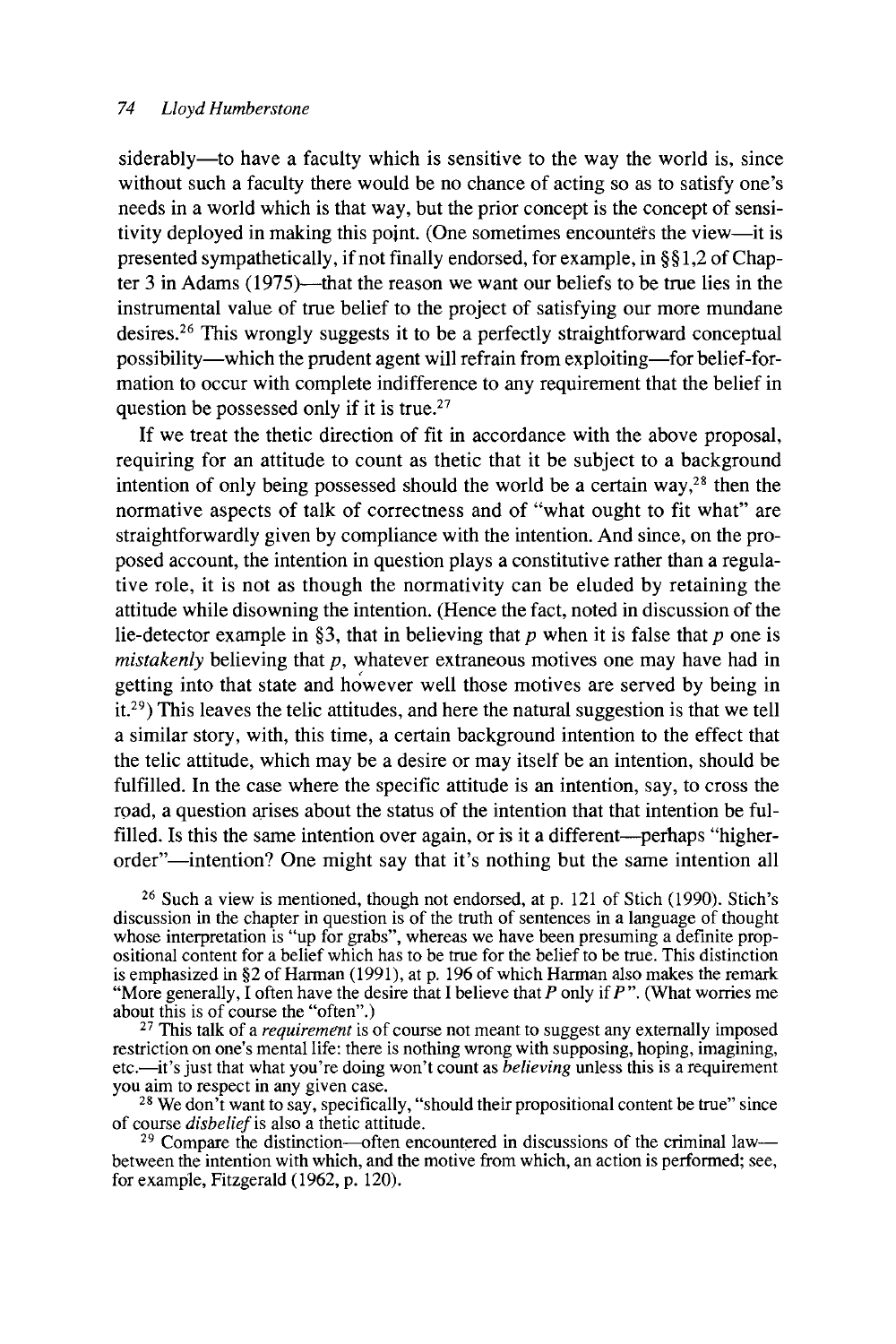**over again.30 On this supposition, the telic direction of fit requires little by way**  over again.30 On this supposition, the telic direction of fit requires little by way of comment: as the point was put above, the "ought" in "what ought to fit what" **is given as a matter of compliance with this very intention. On the other hand, a**  is given as a matter of compliance with this very intention. On the other hand, a **more direct parallel with the thetic case is provided by taking the higher-order**  more direct parallel with the thetic case is provided by taking the higher-order **route, and the contrast between the two directions of fit is made visible in a for-**route, and the contrast between the two directions of fit is made visible in a for**mulation of what does the conditioning and what is conditioned, in certain con-**mulation of what does the conditioning and what is conditioned, in certain con**ditional intentions, as we shall now see.**  ditional intentions, as we shall now see.

**The controlling background intention in the case of belief is a conditional**  The controlling background intention in the case of belief is a conditional **intention. Suppose that the propositional object of a belief is the proposition**  intention. Suppose that the propositional object of a belief is the proposition **that p. Then this intention can be described as the intention not to be believe**  that p. Then this intention can be described as the intention not to be believe **that p, given that (or: in the circumstance that) not p. Let us represent this by:**  that *p,* given that (or: in the circumstance that) *not p.* Let us represent this by: *Intend*  $(\neg Bp/\neg p)$ . Recall the justification for postulating this intention (derived **from Urmson): unless a piece of attitudinizing is thought of as controlled by**  from Urmson): unless a piece of attitudinizing is thought of as controlled by **such an intention, there is no reason to think of it as an instance of believing**  such an intention, there is no reason to think of it as an instance of believing **that p, as opposed to imagining that p, entertaining the proposition that p, sup-**that *p,* as opposed to imagining that *p,* entertaining the proposition that *p,* sup**posing that p, desiring that p,... and so on through the range of non-thetic atti-**posing that *p,* desiring that *p, ...* and so on through the range of non-thetic atti**tudes. On the "higher-order" proposal for controlling intentions in the telic case,**  tudes. On the "higher-order" proposal for controlling intentions in the telic case, the intention is that it be the case that  $p$ , given the telic attitude toward  $p$ : inten**tion, desire, or whatever. Actually, as we shall note in the final paragraph**  tion, desire, or whatever. Actually, as we shall note in the final paragraph **below, it may not be that intention is quite the right higher-order attitude to**  below, it may not be that intention is quite the right higher-order attitude to **invoke here, but we gloss over these worries for the sake of presenting a defi-**invoke here, but we gloss over these worries for the sake of presenting a defi**nite proposal; a more cautious presentation of the current positive suggestion**  nite proposal; a more cautious presentation of the current positive suggestion **would treat our italicized "Intends" as schematic for some attitude akin to inten-**would treat our italicized *"Intends"* as schematic for some attitude akin to inten**tion proper. Abbreviatively, let us write Wp in this case (for: the subject wants**  tion proper. Abbreviatively, let us write *Wp* in this case (for: the subject *wants*  **that p): Intend (p/Wp).**  that *p): Intend (P/Wp).* 

**So far, all we have is some suggestive notation, contrasting (1) with (2):**  So far, all we have is some suggestive notation, contrasting (I) with (2):

- (1) *Intend*  $(\neg Bp/\neg p)$
- **(2) Intend (p/Wp)**  *(2) Intend (P/Wp)*

**The notation is meant to recall that of dyadic deontic logic, of course, and in par-**The notation is meant to recall that of dyadic deontic logic, of course, and in particular to discourage-as in that context-the idea that such ascriptions of condi**tional intention can be contraposed. We can remain neutral on certain further**  tional intention can be contraposed. We can remain neutral on certain further **features of their logical behaviour, as long as we hold firm to this one. It can be**  features of their logical behaviour, as long as we hold firm to this one. It can be **explained by either of two accounts of the construction in (1) and (2), between**  explained by either of two accounts of the construction in (I) and (2), between **which it is not necessary here to choose. The first, taking its lead from the condi-**which it is not necessary here to choose. The first, taking its lead from the condi**tional obligation literature (e.g. Lewis 1974), would reach for a notion of prefer-**tional obligation literature (e.g. Lewis 1974), would reach for a notion of preferability underlying claims of the form Intend  $(\alpha/\beta)$ , according to which this says that its being the case that  $\alpha \& \beta$  is preferable (from the intender's point of view) to its being the case that  $-\alpha \& \beta$ , glossing this in possible worlds terms thus: **some worlds in which the former is true are higher-ranked than any in which the**  some worlds in which the former is true are higher-ranked than any in which the **latter is true. Give or take certain complications not to the point here, this**  latter is true. Give or take certain complications not to the point here, this amounts to saying that if we restrict attention to the  $\beta$ -verifying worlds, we find that those in which  $\alpha$  is true are ranked higher (by the preference ordering, this

**<sup>30</sup>Cf. Loar (1981, p. 198): "Isn't desiring s and desiring that one's desire that s should be T virtually the same thing?" (Think of "T" here as a predicate of truth or of fulfillment.)**  <sup>30</sup> Cf. Loar (1981, p. 198): "Isn't desiring s and desiring that one's desire that s should be T virtually the same thing?" (Think of "T" here as a predicate of truth or of fulfillment.)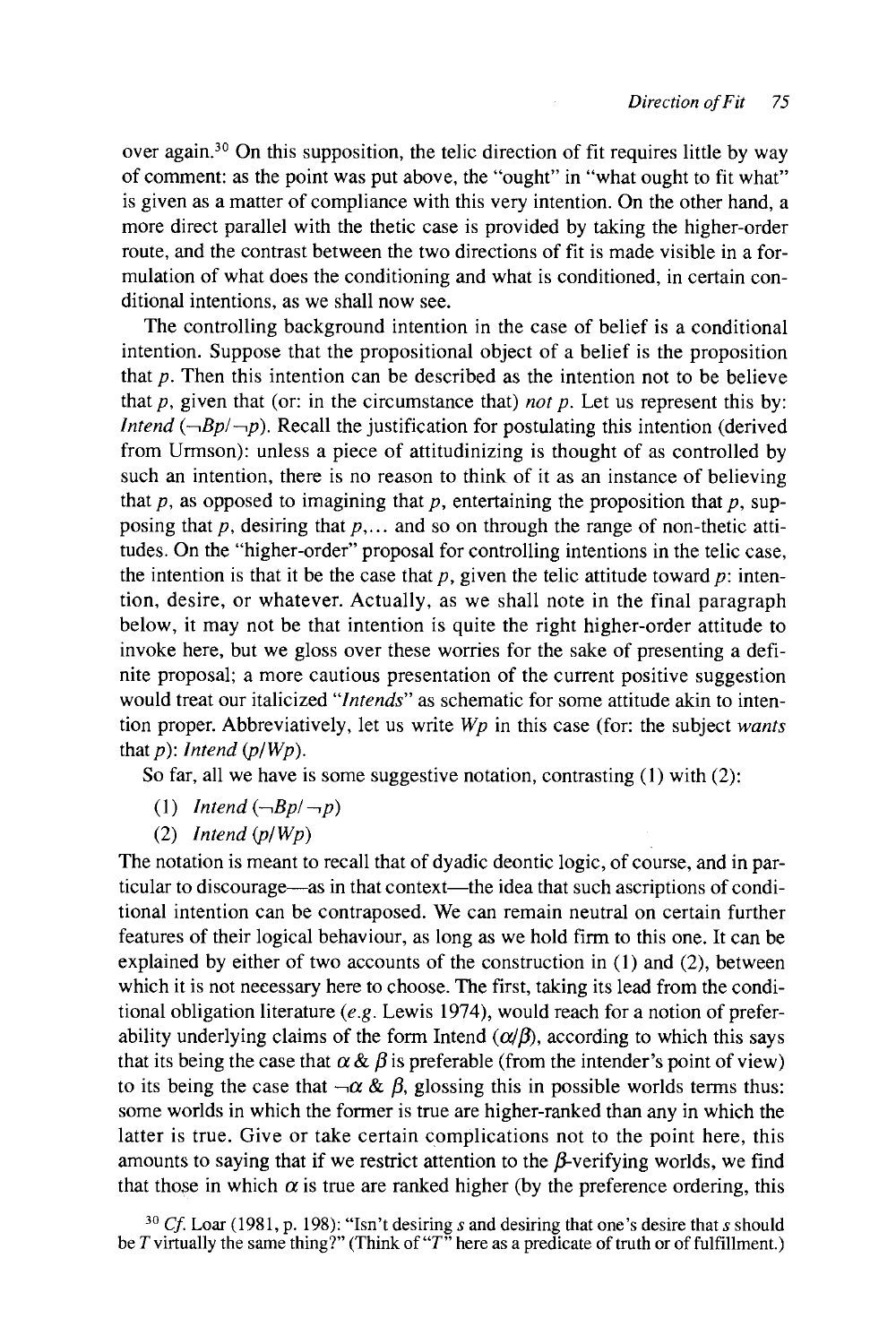time conceived as comparing worlds) than those in which  $\alpha$  is false.<sup>31</sup> It is clear that contraposition—the inference from *Intend*  $(\alpha/\beta)$  to *Intend*  $(-\beta/\alpha)$ —fails on **this account, and illuminating to contrast (1) and (2) in the terms provided by the**  this account, and illuminating to contrast (1) and (2) in the terms provided by the **account. For (1), we look at the 'worlds in which the object of the belief is false,**  account. For (1), we look at the worlds in which the object of the belief is false, **and declare our preference for those in which the belief is not possessed. For (2)**  and declare our preference for those in which the belief is not possessed. For (2) **we look at the worlds in which the desire is possessed, and declare our preference**  we look at the worlds in which the desire is possessed, and declare our preference **for those in which the object of the desire is true. So what is held fixed in the two**  for those in which the object ofthe desire is true. So what is held fixed in the two **cases is different: in the former case, facts about the object of the attitude, but in**  cases is different: in the former case, facts about the object of the attitude, but in **the latter, facts about its possession. This is a direct formal-or structural-ren-**the latter, facts about its possession. This is a direct formal~r *structural-ren***dering of the metaphor of difference in respect of direction of fit: the thing held**  dering of the metaphor of difference in respect of direction of fit: the thing held **fixed is that to which what is not left fixed is to be "fitted". The thetic/telic dif-**fixed is that to which what is not left fixed is to be "fitted". The thetic/telic dif**ference is a difference in the structure of a controlling conditional intention, a dif-**ference is a difference in the structure of a controlling conditional intention, a dif**ference over what does the conditioning and what is conditioned.**  ference over what does the conditioning and what is conditioned.

This general description-cashing direction of fit in terms of the logical struc**ture of conditional intentions-also applies in the case of the second way, alluded**  ture of conditional intentions-also applies in the case of the second way, alluded **to above, of interpreting (1) and (2); for this second way, we are to think of the**  to above, of interpreting (1) and (2); for this second way, we are to think of the dyadic construction they feature as really monadic after all, with *Intend*  $(\alpha/\beta)$ **being an alternative notation for**  being an alternative notation for

**(3)** *Intend*  $(\beta \rightarrow S\alpha)$ 

**in which the arrow symbolizes (let's say) material implication, and the "S" is a**  in which the arrow symbolizes (let's say) material implication, and the *"S"* is a **subjunctivizing operator.32 We can think of (3) as describing the attitude of a sub-**subjunctivizing operator.32 We can think of (3) as describing the attitude of a subject who would endorse the following: either it is not the case that  $\beta$  or else *let it* be the case that  $\alpha$ . Such a subject, on learning that  $\beta$ , will (in the absence of a change of heart) come to intend tout court that it be the case that  $\alpha$  ("Intend (S $\alpha$ )" **in the present notation). We need not concern ourselves with the semantics of this**  in the present notation). We need not concern ourselves with the semantics of this language here,<sup>33</sup> pausing only to note the failure of contraposition, even when S **is taken to commute with negation (as in Humberstone (1982). The passage from**  is taken to commute with negation (as in Humberstone (1982). The passage from *Intend* ( $\alpha/\beta$ ) to *Intend* ( $-\beta/\alpha$ ), on the present approach, amounts to a passage **from (4) to (5):**  from (4) to (5):

- **(4)** *Intend*  $(\beta \rightarrow S\alpha)$
- **(5)** *Intend*  $(\neg \alpha \rightarrow S \neg \beta)$ .

<sup>31</sup> Reading the first "those" as "some of those" and the second as "all of those".

**<sup>32</sup>This suggestion is adapted from some work of Castafieda's, massaged into roughly**  32 This suggestion is adapted from some work of Castaneda's, massaged into roughly **the present form in Humberstone (1982). (I have some hesitation in referring the reader to**  the present form in Humberstone (1982). (I have some hesitation in referring the reader to **this paper, in view of the damage done to intelligibility by the many typographical errors**  this paper, in view of the damage done to intelligibility by the many typographical errors **marring the published version: considerable reconstruction is needed at some points,**  marring the published version: considerable reconstruction is needed at some points, **though the general idea will be clear enough.)**  thou§h the general idea will be clear enough.)

**33 The semantic treatment in possible worlds terms of this apparatus in Humberstone**  3 The semantic treatment in possible worlds terms of this apparatus in Humberstone **(1982) is not quite right for the present application, and would need adjusting along lines**  (1982) is not quite right for the present application, and would need adjusting along lines **suggested by Humberstone (1987); we need not go into the nature of this adjustment here.**  suggested by Humberstone (1987); we need not go into the nature of this adjustment here.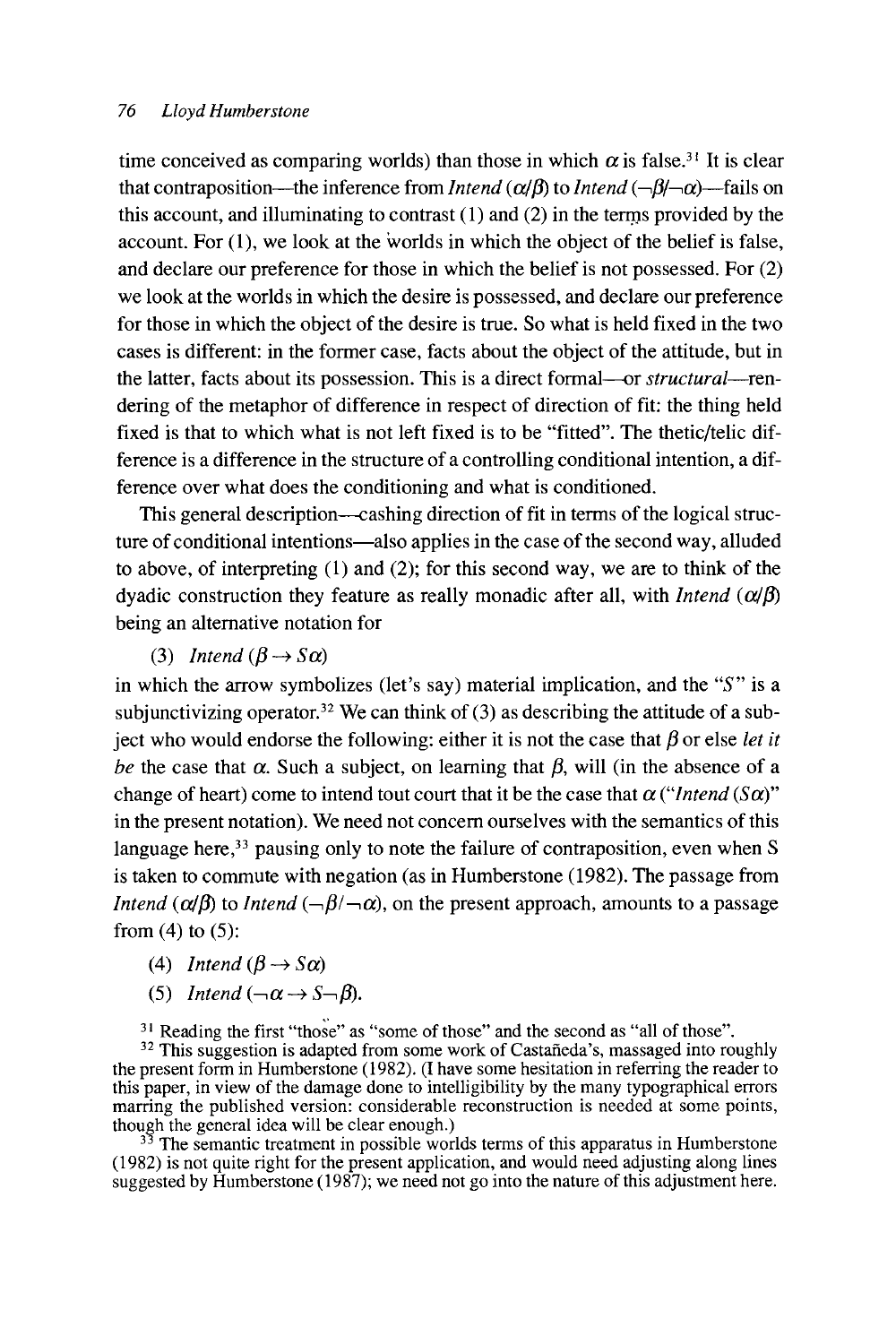**But even with the above commutation property and also the assumption that**  But even with the above commutation property and also the assumption that **equivalents may be substituted within the scope of "Intend", the closest we come**  equivalents may be substituted within the scope of "Intend", the closest we come **to (5) on the basis of (4) is**  to (5) on the basis of (4) is

(5') Intend  $(S \rightarrow \alpha \rightarrow \neg \beta)$ 

**which has the subjunctivity in the wrong place.**  which has the subjunctivity in the wrong place.

**Alike in their resistance to contraposition, the two suggested understandings**  Alike in their resistance to contraposition, the two suggested understandings **of (1) and (2) differ in respect of other inferential properties. Conspicuously,**  of (1) and (2) differ in respect of other inferential properties. Conspicuously, **the inference-pattern sometimes called "Strengthening the Antecedent", from**  the inference-pattern sometimes called "Strengthening the Antecedent", from *Intend* ( $\alpha/\beta$ ) to *Intend* ( $\alpha/\beta$  &  $\gamma$ ) is valid on the second interpretation but **invalid on the first. Why is (non-)contraposition so important by contrast with**  invalid on the first. Why is (non-)contraposition so important by contrast with **these other features, on the basis of which we shall not even attempt to reach a**  these other features, on the basis of which we shall not even attempt to reach a **comparative verdict as between the two interpretations?34 As already noted, the**  comparative verdict as between the two interpretations?34 As already noted, the **failure of contraposition is crucial to seeing the structural contrast between (1)**  failure of contraposition is crucial to seeing the structural contrast between (1) **and (2) as formally registering the distinction between the thetic and telic direc-**and (2) as formally registering the distinction between the thetic and telic directions of fit: what (1)  $[= *Internal* (-*BP*/-*p*)]$  represents as (conditionally) intended **is a matter of mental state, whereas material pertaining to mental states in (2) [=**  is a matter of mental state, whereas material pertaining to mental states in (2) [= **Intend (pIWp)] is relegated to the role of a conditioning factor. This is the rea-***Intend (p/Wp)]* is relegated to the role of a conditioning factor. This is the rea**son for the disparities observed earlier: fulfilled desires, unlike true beliefs, are**  son for the disparities observed earlier: fulfilled desires, unlike true beliefs, are **not thought of as correct, and an unfulfilled desire, unlike a false belief, does**  not thought of as correct, and an unfulfilled desire, unlike a false belief, does **not constitute a mistake. The normativity, either way, attaches to the belief**  not constitute a mistake. The normativity, either way, attaches to the belief **rather than to the desire, because the controlling intention is the intention that**  rather than to the desire, because the controlling intention is the intention that **one's beliefs be a certain way in the thetic case (namely, as (1) says, that they**  one's beliefs be a certain way in the thetic case (namely, as (1) says, that they **not be false) but that the world be a certain way in the telic case. If such repre-**not be false) but that the world be a certain way in the telic case. If such repre**sentations as (1) and (2) could be contraposed, precisely this much-needed**  sentations as (1) and (2) could be contraposed, precisely this much-needed **asymmetry would be lost.**  asymmetry would be lost.

**The presence of the two negations in (1) echoes (or is echoed by) the "only"**  The presence of the two negations in (1) echoes (or is echoed by) the "only" **in our earlier talk of a background intention in the thetic case to believe only that**  in our earlier talk of a background intention in the thetic case to believe only that **which is true; one would not with equal naturalness speak of intending to desire**  which is true; one would not with equal naturalness speak of intending to desire only what is in fact the case.<sup>35</sup> This difference would of course also be nullified **by wanton contraposition. Such formulations call for an additional comment to**  by wanton contraposition. Such formulations call for an additional comment to

**34 The existence of telic attitudes which are not, in the terms of Parfit (1984, p. 151), "conditional on their own persistence" would appear to tell against the first interpretation. More accurately, what is relevant is the modal version of this temporal concept: the point**  More accurately, what is relevant is the modal version of this temporal concept: the point **is not so much to set aside desires (for example) which one only wants to be satisfied at**  is not so much to set aside desires (for example) which one only wants to be satisfied at **later times so long as one has those desires at the later times, as to set aside desires which**  later times so long as one has those desires at the later times, as to set aside desires which **one only wants to be satisfied at worlds in which one has the desires. I learnt of this dis-**one only wants to be satisfied at worlds in which one has the desires. 1 learnt of this dis**tinction in respect of (modal) possession-dependence from its application in unpublished**  tinction in respect of (modal) possession-dependence from its application in unpublished **work in the 1970's by Andre Gallois to the distinction between egoistic and altruistic**  work in the 1970's by Andre Gallois to the distinction between egoistic and altruistic **desires: genuinely altruistic concern for another's welfare-so the suggestion went-is**  desires: genuinely altruistic concern for another's welfare-so the suggestion went-is **displayed by a desire that the other should prosper even if one did not want that. Justice is**  displayed by a desire that the other should prosper even if one did not want that. Justice is **not done to such desires by citing (as on the second interpretation) a ranking of worlds in**  not done to such desires by citing (as on the second interpretation) a ranking of worlds in which what is (there) desired obtains above those in which it does not obtain.  $34$  The existence of telic attitudes which are not, in the terms of Parfit (1984, p. 151), "conditional on their own persistence" would appear to tell against the first interpretation.

**35 Compare the difference between wanting to get along with everyone who is admit-**35 Compare the difference between wanting to get along with everyone who is admit**ted to the club, and wanting only people one gets along with to be admitted. See also Castafieda (1975, p. 67) on "only" in "only if"; the contrast drawn on p. 160 of the same work between the intention expressed by "I shall press button A, unless I jump" and "Unless I press button A, I shall jump" is also relevant: below, use will be made, without explicit further comment, of unless-constructions.**  explicit further comment, of unless-constructions. ted to the club, and wanting only people'one gets along with to be admitted. See also Castañeda (1975, p. 67) on "only" in "only if"; the contrast drawn on p. 160 of the same work between the intention expressed by "I shall press button A, unless 1 jump" and "Unless 1 press button A, 1 shall jump" is also relevant: below, use will be made, without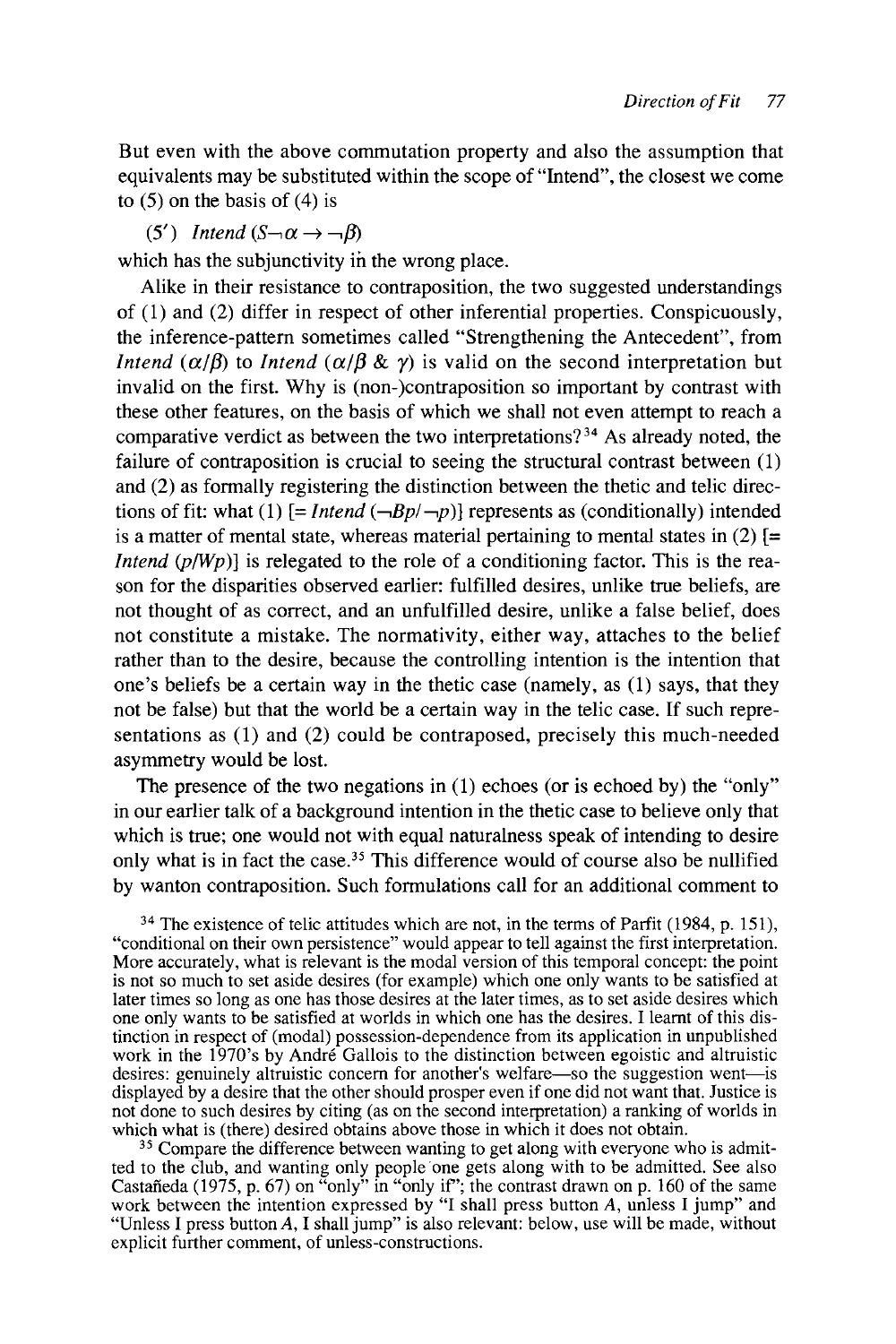**ward off an inappropriate "generality" construal. The intention whose possession**  ward off an inappropriate "generality" construal. The intention whose possession is said here to be needed by one purporting to believe that  $p$  is the intention only to have that attitude on the condition that  $p$ : that is, not to be believing that  $p$ unless in fact *p*. A *general* intention to believe only truths is not to the point, and **if the moral of our lie-detector example is accepted, this general intention may**  if the moral of our lie-detector example is accepted, this general intention may **well be not possessed-even rationally so-by someone who still has various**  well be not possessed--even rationally so-by someone who still has various **particular beliefs. (Note that in that example, the present proposal still dictates**  particular beliefs. (Note that in that example, the present proposal still dictates **that the individual who has deliberately inculcated a false belief currently**  that the individual who has deliberately inculcated a false belief currently **intends-should-that-belief-be-false, not to have that belief.36) A similar point**  intends-should-that-belief-be-false, *not* to have that belief.36 ) A similar point **applies in respect of desires; see Kenny (1966, p. 95ff).**  applies in respect of desires; see Kenny (1966, p. 95ff).

**This matter of generality is one of several which distinguishes the present**  This matter of generality is one of several which distinguishes the present **efforts from forays into the ethics of belief in the tradition of William James.**  efforts from forays into the ethics of belief in the tradition of William James. **Norms issuing from that tradition have included not only the generalized version**  Norms issuing from that tradition have included not only the generalized version of (1) just mentioned—the norm of avoiding false beliefs—but also its mirror**image, that of acquiring true beliefs. A corresponding particularized intention,**  image, that of acquiring true beliefs. A corresponding particularized intention, **represented by (1) with the negation signs deleted, appears to lie outside of what**  represented by (1) with the negation signs deleted, appears to lie outside of what **we have called the internal axiology of belief: that is, no such intention seems**  we have called the internal axiology of belief: that is, no such intention seems **needed in order correctly to be said to believe that p or to believe that not p. Of**  needed in order correctly to be said to believe that *p* or to believe that *not p.* Of **course, given an interest in the question of whether or not p, attitudinizing con-**course, *given an interest in the question of whether or not p,* attitudinizing con**trolled by intention (1) will indirectly be guided to settle on the true belief, since**  trolled by intention (1) will indirectly be guided to settle on the true belief, since **the only alternative (the no-belief-either-way option being excluded) will violate**  the only alternative (the no-belief-either-way option being excluded) will violate **that intention. But no such interest is mandatory.37**  that intention. But no such interest is mandatory.37

Apart from the two respects just mentioned-the question of generality and **the norm of gaining true beliefs-another consideration divides the present**  the norm of gaining true beliefs-another consideration divides the present **attempt to base an account of the thetic direction of fit on controlling intentions**  attempt to base an account of the thetic direction of fit on controlling intentions **rather than on the ethics of belief: the role of evidence. The view (opposed by**  rather than on the ethics of belief: the role of evidence. The view (opposed by **James) according to which it is wrong to believe other than on the preponderance**  James) according to which it is wrong to believe other than on the preponderance **of evidence might suggest that the appropriate controlling intention in the thetic**  of evidence might suggest that the appropriate controlling intention in the thetic **case is not: only to believe what is true, but rather: only to believe what is sup-**case is not: only to believe what is true, but rather: only to believe what is sup**ported by one's evidence. It appears, though, that the role of evidence in the**  ported by one's evidence. It appears, though, that the role of evidence in the **present connection is derivative: it is hard to see how one could attitudinize with**  present connection is derivative: it is hard to see how one could attitudinize with **the aim of not believing something unless it was true other than by taking advan-**the aim of not believing something unless it was true other than by taking advan**tage of whatever evidence came one's way. A more direct role for evidence seems**  tage of whatever evidence came one's way. A more direct role for evidence seems **ruled out, also, by the observation that a true belief retained in spite of over-**ruled out, also, by the observation that a true belief retained in spite of over**whelming contrary (but, as it turns out, misleading) evidence is not thought of as**  whelming contrary (but, as it turns out, misleading) evidence is not thought of as

**<sup>36</sup>According to the pres'ent suggestion, the point is not that it is morally wrong to**  36 According to the present suggestion, the point is not that it is morally wrong to believe falsely, but it is something, which, in respect of any given proposition, a believer **must intend not to be doing, in order to qualify as believing. Beware of confusing the**  must intend not to be doing, in order to qualify as believing. Beware of confusing the intention not to hold a belief which is false with the-vacuous-intention of not holding **a belief which one believes to be false. (Compare the difference in respect of what counts as successful execution of the intention, between the intention to purchase a painting by**  as successful execution of the intention, between the intention to purchase a painting by Reubens and the intention to purchase a painting one believes to be by Reubens.) intention not to hold a belief which is false with the-vacuous-intention of not holding a belief which one believes to be false. (Compare the difference in respect of what counts

**37 A point nicely emphasized in Heal (1988).**  37 A point nicely emphasized in Heal (1988).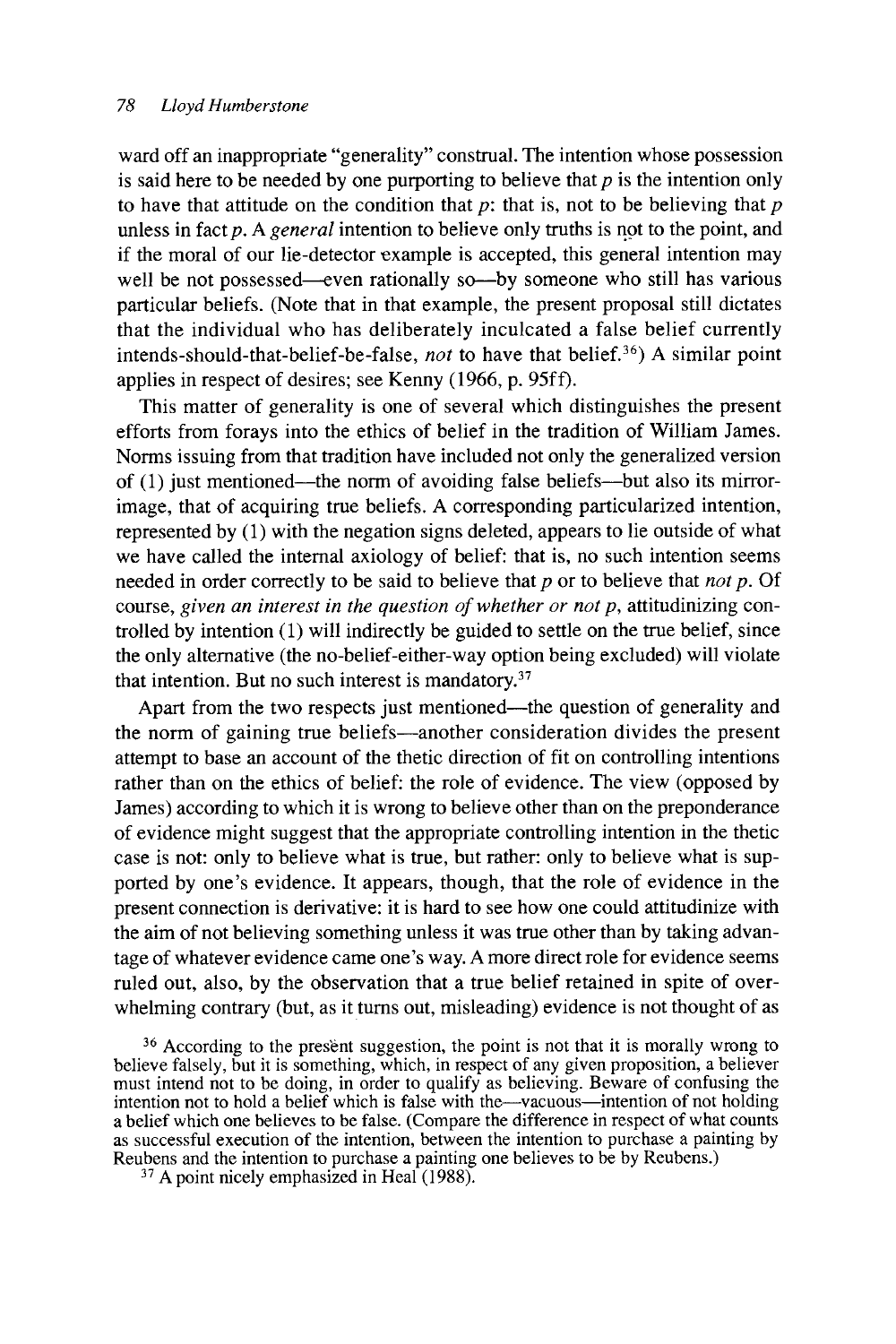**mistaken, even if the subject is criticized as irrational, or held to have made a mis-**mistaken, even if the subject is criticized as irrational, or held to have made a mis**take elsewhere (e.g., as to the strength of the evidence, or its bearing on the case**  take elsewhere (e.g., as to the strength of the evidence, or its bearing on the case **in hand). Finally, a simple reason for not allowing the notion of evidence the role**  in hand). Finally, a simple reason for not allowing the notion of evidence the role **here contemplated comes from the fact that believing something on "blind faith"**  here contemplated comes from the fact that believing something on "blind faith" **is still a matter of believing something, so the universality desideratum dictates**  is still a matter of believing something, so the universality desideratum dictates **that evidence-sensitivity cannot play this role.38**  that evidence-sensitivity cannot play this role.38

**Intending to believe only that which is true and intending that what one wants**  Intending to believe only that which is true and intending that what one wants **to be the case should be the case, may appear to involve one in conflict of inten-**to be the case should be the case, may appear to involve one in conflict of inten**tions where no such conflict seems plausibly attributed-telling against the sug-**tions where no such conflict seems plausibly attributed-telling against the sug**gested account of direction of fit. One might well desire that q but believe that**  gested account of direction of fit. One might well desire that *q* but believe that notq. How, in this case, the objection proceeds to ask, can one consistently have **both the intentions recorded in (1) and (2)? Now if (2) had been given instead as**  both the intentions recorded in (1) and (2)? Now if (2) had been given instead as

**(2') Intend (pIBp)**  *(2') Intend (P/Bp)* 

then from this, with  $\neg q$  for *p*, together with (1) there would indeed follow:

```
(6) Intend (q/Wq) & Intend (\neg q/B \neg q)
```
**which gives our subject who believes that p but desires that notp contradictory**  which gives our subject who believes that *p* but desires that *notp* contradictory **intentions, each relative to some condition which actually obtains, exactly as**  intentions, each relative to some condition which actually obtains, exactly as **the objector supposes. But (2) was not given as (2'), as the above discussion of**  the objector supposes. But (2) was not given as (2'), as the above discussion of **the failure of contraposition for the construction in question emphasized: the**  the failure of contraposition for the construction in question emphasized: the **whole difference between thetic and telic direction of fit comes down, on the**  whole difference between thetic and telic direction of fit comes down, on the **present account, to the difference between what is intended conditionally on**  present account, to the difference between what is intended conditionally on **what. Making the above moves with (2) in place of (2') leads to the rather dif-**what. Making the above moves with (2) in place of (2') leads to the rather dif**ferent conclusion:**  ferent conclusion:

(7) Intend  $(q/Wq)$  & Intend  $(\neg B \neg q/q)$ 

**in which the conditional intentions are not similarly contradictory.**  in which the conditional intentions are not similarly contradictory.

**Having disposed of the spurious worry about the present account attributing**  Having disposed of the spurious worry about the present account attributing **irrationality to our envisaged subject, there remains a genuine, though not ratio-**irrationality to our envisaged subject, there remains a genuine, though not ratio**nally criticizable, tension in that subject's state of mind. We can bring this out**  nally criticizable, tension in that subject's state of mind. We can bring this out by calling a conditional intention that  $\alpha$  given  $\beta$  *violated* in any situation in which it is true that  $\beta \& \neg \alpha$ . (These are the "dispreferred" situations on the **dyadic-deontic-logic-inspired account of conditional intention sketched above.)**  dyadic-deontic-Iogic-inspired account of conditional intention sketched above.) **In the case of our subject who believes that not q but desires that q, we can**  In the case of our subject who believes that *not q* but desires that *q,* we can **argue by cases thus, to bring out the respect in which our subject is indeed**  argue by cases thus, to bring out the respect in which our subject is indeed **"intentionally conflicted":**  "intentionally conflicted":

<sup>38</sup> In this last sentence, I am indebted to David Velleman. A related worry----this one a worry for the positive account suggested here-concernsbeliefs held not necessarily on **faith but perhaps on evidence deemed sifficient to warrant them, yet to which the subject**  faith but perhaps on evidence deemed sifficient to warrant them, yet to which the subject **is so firmly committed as to lack the intention not to have them should they be false. I do**  is so firmly committed as to lack the intention not to have them should they be false. I do **not know how, short of backing off from the desideratum of universality, to reply to this**  not know how, short of backing off from the desideratum of universality, to reply to this **objection. A similar backdown may also be the only response to a further difficulty, arising**  over cases in which the falsity of what is believed is—for one reason or another—incon**ceivable. For example, I believe that 24+ 19 =43; but do I have the intention not to believe**  ceivable. For example, I believe that 24+ 19=43; but do I have the intention *not* to believe **this, conditional on its falsity? What sense can we make of this condition? Both of these**  this, conditional on its falsity? What sense can we make of this condition? Both of these **difficulties for the present view were put to me by Rae Langton.**  difficulties for the present view were put to me by Rae Langton. objection. A similar backdown may also be the only response to a further difficulty, arising<br>over cases in which the falsity of what is believed is—for one reason or another—incon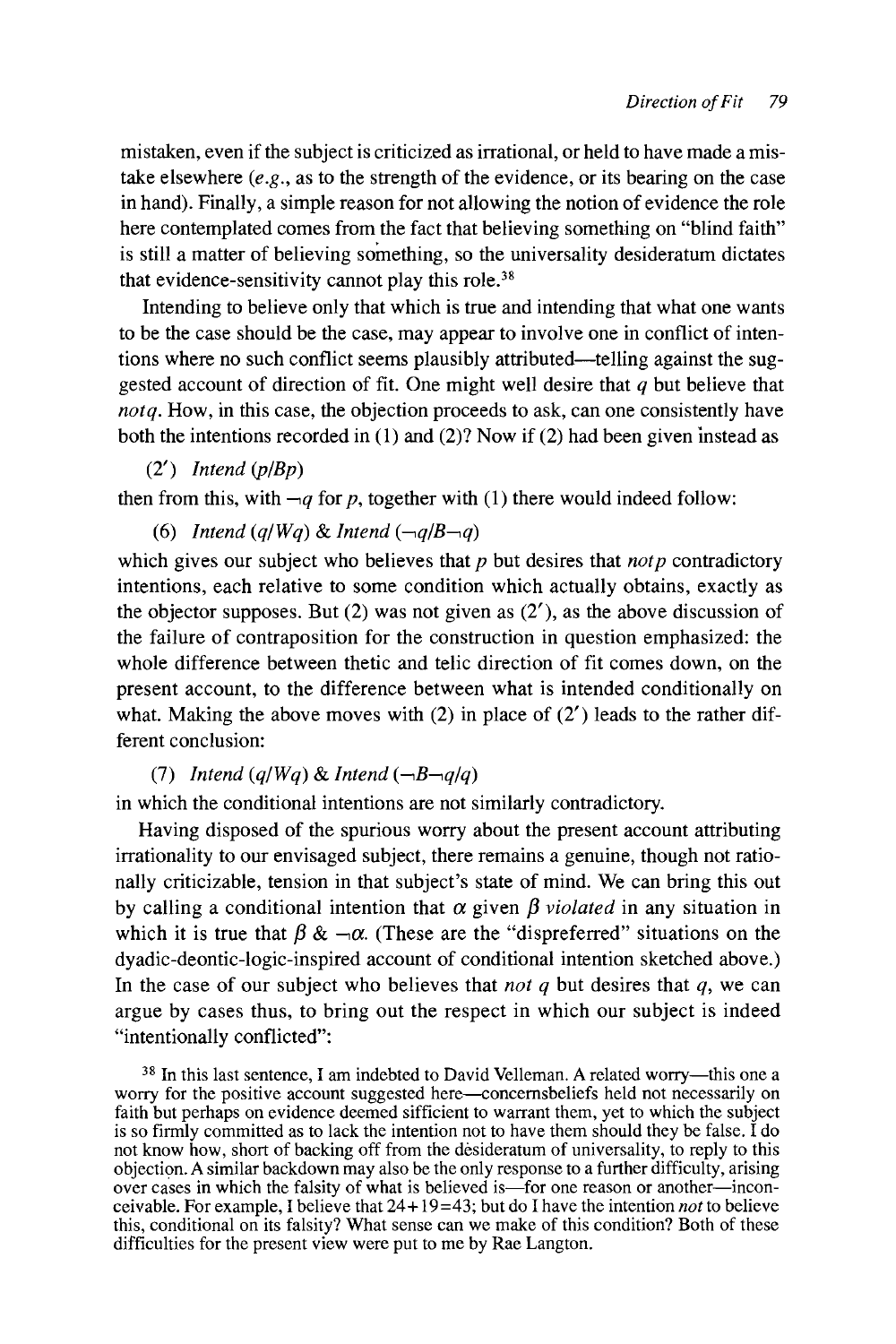**Suppose q. Then the intention recorded in the second conjunct of (7) is**  Suppose *q.* Then the intention recorded in the second conjunct of (7) is **violated, since B-q.**  violated, since *B-q.* 

Suppose  $\neg q$ . Then the intention recorded in the first conjunct of (7) is **violated, since Wq.**  violated, since *Wq.* 

**Thus we can see in a way which is a priori relative to whether or not q, that the**  Thus we can see in a way which is a priori relative to whether or not q, that the **subject's conditional intentions cannot all be fulfilled (i.e., at least one must be**  subject's conditional intentions cannot all be fulfilled *(i.e.,* at least one must be **violated). This, as I say, can be regarded as exhibiting a tension rather than an**  violated). This, as I say, can be regarded as exhibiting a tension rather than an **inconsistency in those attitudes: though not irrational, the subject's state is**  inconsistency in those attitudes: though not irrational, the subject's state is **unfortunate. This result is not untoward: any subject with the attitudes in ques-**unfortunate. This result is not untoward: any subject with the attitudes in ques**tion will regret the putative fact of the unsatisfied desire that q. However, that**  tion will regret the putative fact of the unsatisfied desire that *q.* However, that **verdict does not fully exploit the materials at our disposal, drawing only on (i)**  verdict does not fully exploit the materials at our disposal, drawing only on (i) B-q and (ii) Wq. According to the line of objection we now suppose resurrected **after conceding that the premature conflation of (2) and (2') was not to the**  after conceding that the premature conflation of (2) and (2') was not to the **point, any such regret is due to the putatively unfulfilled desire that q, and argu-**point, any such regret is due to the putatively unfulfilled desire that *q,* and argu**ably to the violation of the intention (conditional upon that desire) that q, and**  ably to the violation of the intention (conditional upon that desire) that *q,* and **not at all to the violation of the theticity-characterizing intention only to believe**  not at all to the violation of the theticity-characterizing intention only to believe **that not q should it be the case that not q.39 Suppose that the subject later dis-**that *not q* should it be the case that *not q.39* Suppose that the subject later dis**covers that in fact q, so the earlier belief was false but the desire is satisfied.**  covers that in fact *q,* so the earlier belief was false but the desire is satisfied. **According to (7), this should come as a bit of good news and a bit of bad news:**  According to (7), this should come as a bit of good news and a bit of bad news: **the intention attributed in its first conjunct has been fulfilled, while that in its**  the intention attributed in its first conjunct has been fulfilled, while that in its second conjunct has been violated. But in fact-the objection proceeds-isn't **the news really all good news? Believing your daughter will be convicted while**  the news really all *good* news? Believing your daughter will be convicted while **wanting her to be acquitted, how seriously disappointed will you be on hearing**  wanting her to be acquitted, how seriously *disappointed* will you be on hearing **of the acquittal that your belief was false? Whenever you desire that q but**  of the acquittal that your belief was false? Whenever you desire that *q* but believe that  $\neg q$ , don't you in fact hope that you're wrong, and won't you be **undilutedly delighted to find that you were? Hardly the sort of response one**  undilutedly *delighted* to find that you were? Hardly the sort of response one **would expect of an intention violated!**  would expect of an intention violated!

**One might attempt a reply to the above objection which stressed the relative**  One might attempt a reply to the above objection which stressed the relative **seriousness of different intentions, holding that any potential disappointment at**  seriousness of different intentions, holding that any potential disappointment at **having had a false belief is outweighed by relief that, for example, your daughter**  having had a false belief is outweighed by relief that, for example, your daughter has been acquitted. But this seems wrong-and to belong more to a puritanical **strand in the ethics-of-belief tradition ("Forgive me, for I have sinned against the**  strand in the ethics-of-belief tradition ("Forgive me, for I have sinned against the **injunction never to believe falsely") than to the account suggested in this section.**  injunction never to believe falsely") than to the account suggested in this section. **It seems wrong because, for example, the allegedly outweighed concern with**  It seems wrong because, for example, the allegedly outweighed concern with believing only the truth leaves no disappointment even when there is nothing to outweigh it when for instance one is (affectively) indifferent towards the propo**sition one has just learnt one believed falsely. Noting that this is a situation one**  sition one has just learnt one believed falsely. Noting that this is a situation one **can only be in after a change of belief, we should consider what happens after a**  can only be in after a change of belief, we should consider what happens after a **change of desire. There is no disappointment consequent on the non-satisfaction**  change of desire. There is no disappointment consequent on the non-satisfaction of a discarded desire, a fact which I take it does nothing to undermine the claim

**<sup>39</sup> I am much indebted to J. A. Burgess for pressing this line of objection.**  39 I am much indebted to J. A. Burgess for pressing this line of objection.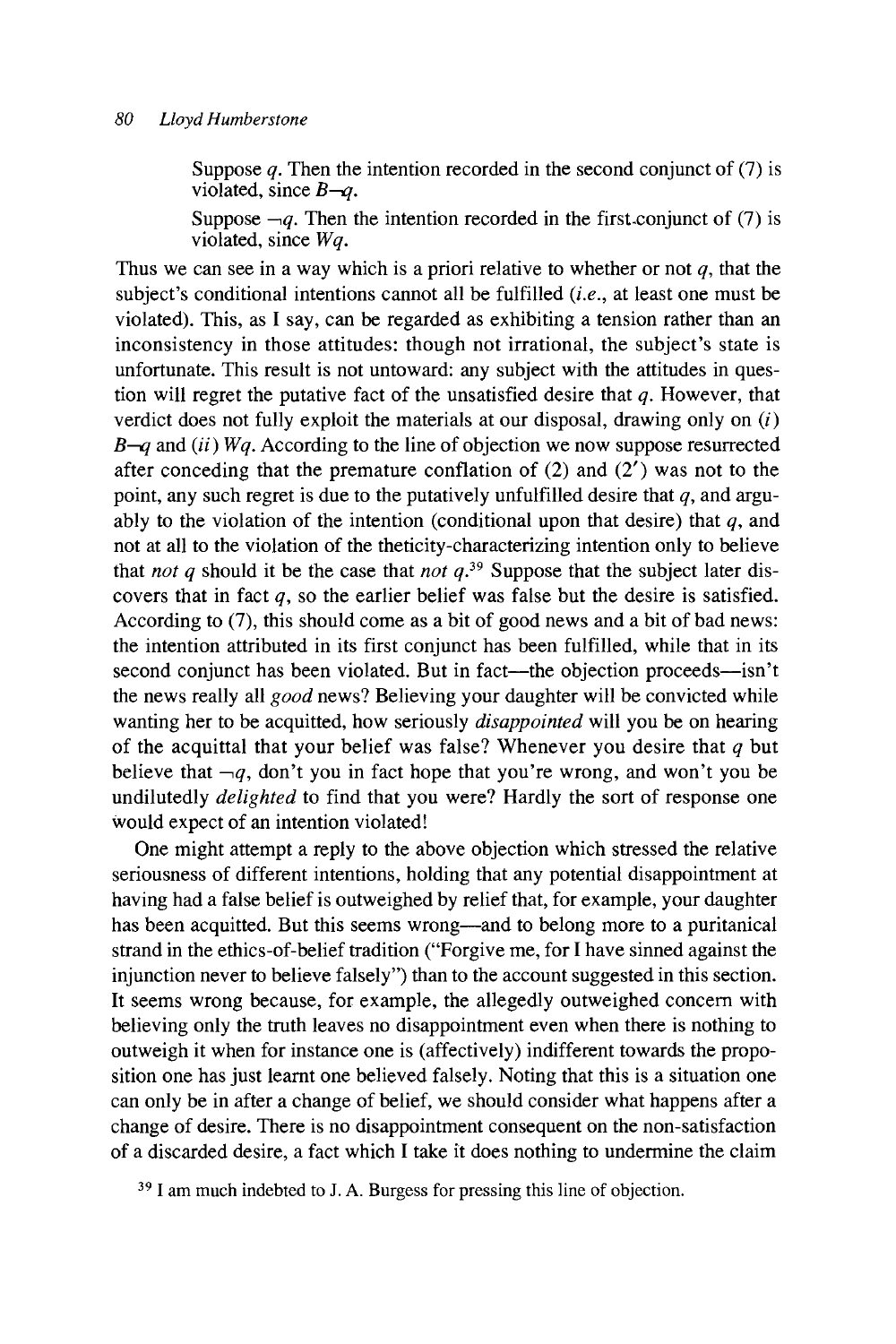**that one has a higher-order pro-attitude toward the fulfillment of any current**  that one has a higher-order pro-attitude toward the fulfillment of any *current*  **desire.40 (For various reasons, "intention" may not be quite the right word for this**  desire.40 (For various reasons, "intention" may not be quite the right word for this **attitude; one is that the subject may be alienated from some desires, for which talk**  attitude; one is that the subject may be alienated from some desires, for which talk of an intention that they be fulfilled sounds too committed; another is that talk of **intention can carry the suggesti'on of intending to make something the case, which**  intention can carry the suggestion of intending to *make something the case,* which **is not appropriate for the propositional objects of many lower-order telic atti-**is not appropriate for the propositional objects of many lower-order telic atti**tudes.) Thus, in (1), the "Intend" and the "W' should be understood as temporally**  tudes.) Thus, in (1), the *"Intend"* and the *"W"* should be understood as temporally **indexed to the same time. Likewise in (2), for "Intend" and "B". But whereas the**  indexed to the same time. Likewise in (2), for *"Intend"* and *"B".* But whereas the **past belief has been given up, it might be claimed that one still endorses the past**  past belief has been given up, it might be claimed that one still endorses the past **intention to believe only what is true, and that it therefore remains unclear why**  intention to believe only what is true, and that it therefore remains unclear why **there is no affective trace of this intention's having been frustrated. One might of**  there is no affective trace of this intention's having been frustrated. One *might* of **course be disappointed at having been "taken in" by what one thought of as good**  course be disappointed at having been "taken in" by what one thought of as good **evidence for the belief now abandoned: but any such sentiments would be echoes**  evidence for the belief now abandoned: but any such sentiments would be echoes **of an ethics of belief approach, and, in any case, the belief now abandoned might**  of an ethics of belief approach, and, in any case, the belief now abandoned might **have been precisely appropriate in the light of the evidence then available. The**  have been precisely appropriate in the light of the evidence then available. The **only vestige of the frustrated theticity-characterizing intention is the concession**  only vestige of the frustrated theticity-characterizing intention is the concession **that one was mistaken; but if what was said above is correct, there can be no mis-**that one was *mistaken;* but if what was said above is correct, there can be no mis**take without a thwarted intention. (Thus, in this case, "intention" is exactly the**  take without a thwarted intention. (Thus, in *this* case, "intention" is exactly the **right word.) This concludes our discussion of the "no disappointment" objec-**right word.) This concludes our discussion of the "no disappointment" objec**tion,41 and with it, the presentation of the case for seeing the difference in**  tion,41 and with it, the presentation of the case for seeing the difference in **direction of fit between telic and thetic attitudes as constituted by a difference in**  direction of fit between telic and thetic attitudes as constituted by a difference in **the direction of conditionality of the controlling conditional intentions which**  the direction of conditionality of the controlling conditional intentions which make those attitudes the attitudes they are.<sup>42</sup>

**Department of Philosophy I. L. HUMBERSTONE**  *Department of Philosophy*  **Monash University**  *Monash University*  **Clayton**  *Clayton*  **Victoria**  *Victoria*  **3168 Australia**  *3168 Australia* 

I. L. HUMBERSTONE

#### **REFERENCES**  REFERENCES

**Adams, E. W. 1975: The Logic of Conditionals. Dordrecht: Reidel.**  Adams, E. W. 1975: *The Logic of Conditionals.* Dordrecht: Reidel. **Anscombe, G. E. M. 1957: Intention. Oxford: Basil Blackwell.**  Anscombe, G. E. M. 1957: *Intention.* Oxford: Basil Blackwell. **Austin, J. L. 1953: "How to Talk-Some Simple Ways". Proceedings of theAris-**Austin, J. L. 1953: "How to Talk-Some Simple Ways". *Proceedings of the Aris***totelian Society, 53, pp. 227-46.**  *totelian Society,* 5~? Pi>. 227-46.

<sup>40</sup> §61 of Parfit (1984) on "mere past desires".

**<sup>41</sup>This leaves the "synchronic" form of the objection: how can you at one and the same time hold a belief which you hope is false, when your believing is subject to the intention not to believe the false? But this is just a matter of (say) believing one proposition and**  not to believe the false? But this is just a matter of (say) believing one proposition and **desiring that its negation is true, and the discussion surrounding (7), of the consistency of**  desiring that its negation is true, and the discussion surrounding (7), of the consistency of **the controlling intentions, applies as above.**  the controlling intentions, applies as above. <sup>41</sup> This leaves the "synchronic" form of the objection: how can you at one and the same time hold a belief which you hope is false, when your believing is subject to the intention

<sup>42</sup> Comments from John (A.) Burgess on an earlier draft of this paper resulted in con**siderable improvements; I am also grateful to Rae Langton for criticisms. I am especially indebted to Michael Smith and to David Velleman for very full and extremely helpful suggestions on the material, and, in Velleman's case, for making available a copy of his (1992)**  gestions on the material, and, in Velleman's case, for making available a copy of his (1992) **before the final version of this paper was completed.**  before the final version of this paper was completed. siderable improvements; I am also grateful to Rae Langton for criticisms. I am especially indebted to Michael Smith and to David Velleman for very full and extremely helpful sug-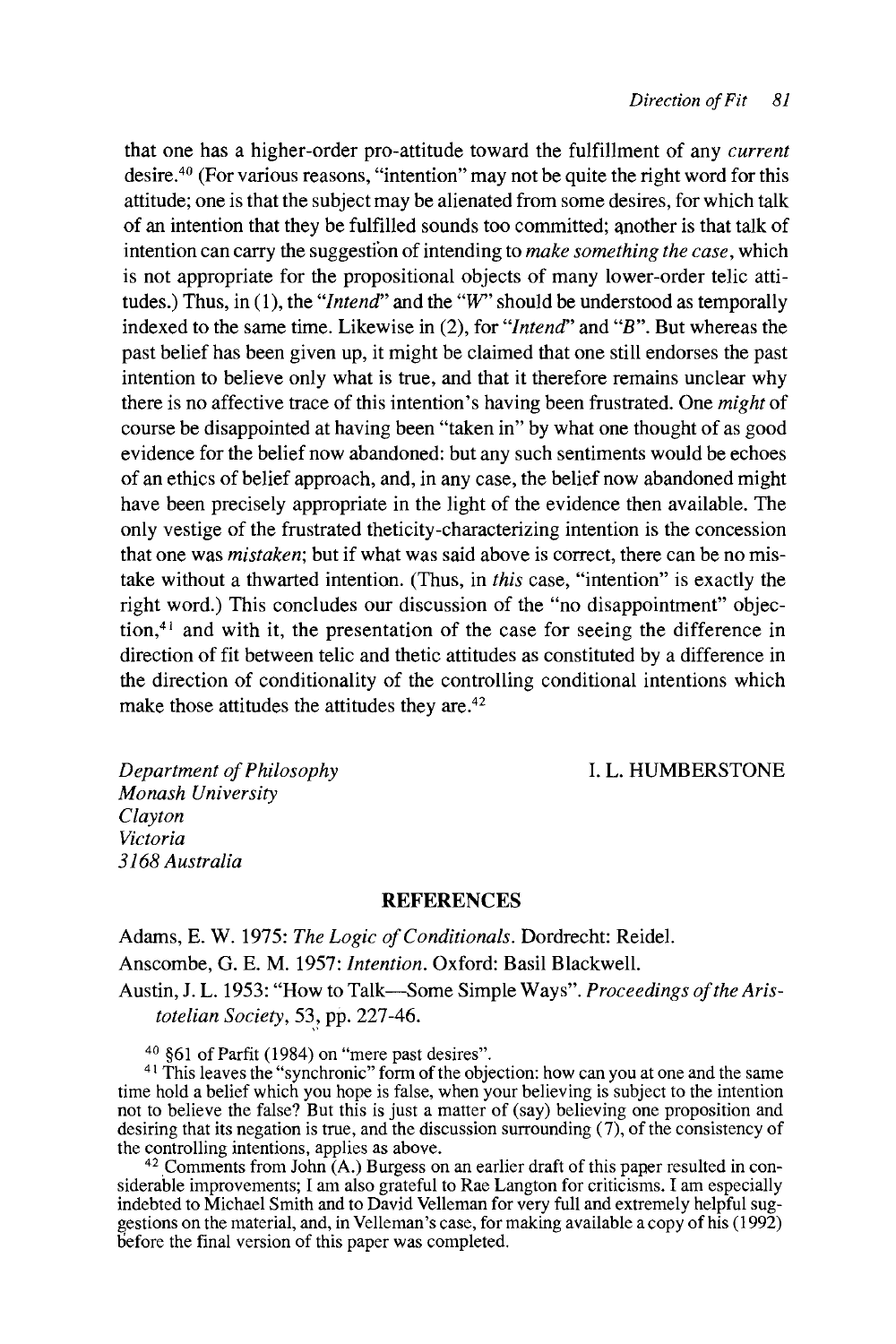- **82 Lloyd Humberstone**  *82 Lloyd Humberstone*
- **Barland, G.H., and Raskin, D. C. 1973: "Detection of Deception", in Electroder-**Barland, G.H., and Raskin, D. C. 1973: "Detection of Deception", in *Electroder***mal Activity in Psychological Research, Prokasy, W. F. and Raskin, D. C.,**  *mal Activity in Psychological Research,* Prokasy, W. F. and Raskin, D. c., **eds. New York: Academic Press 1973, pp. 417-77.**  eds. New York: Academic Press 1973, pp. 417-77.
- Braithwaite, R. B. 1947: "Teleological Explanation". *Proceedings of the Aristo***telian Society, 47, pp. i-xx.**  *telian Society,* 47, pp. i-xx ..
- **Bratman, M. E. 1987: Intention, Plans, and Practical Reason. Cambridge, Mass.:**  Bratman, M. E. 1987: *Intention, Plans, and Practical Reason.* Cambridge, Mass.: **Harvard University Press.**  Harvard University Press.

Castañeda, H.-N. 1975: Thinking and Doing. Dordrecht: Reidel.

- **Dennett, D. C. 1971: "Intentional Systems". Journal of Philosophy, 68, pp. 87-**  Dennett, D. C. 1971: "Intentional Systems". *Journal 0/ Philosophy,* 68, pp. 87- **106.**  106.
	- **Fitzgerald, P. J. 1962: Criminal Law and Punishment. Oxford: Clarendon Press.**  Fitzgerald, P. J. 1962: *Criminal Law and Punishment.* Oxford: Clarendon Press.
	- **Garson, J. 1971: "Here and Now", in Basic Issues in the Philosophy of Time,**  Garson, J. 1971: "Here and Now", in *Basic Issues in the Philosophy o/Time,*  **Freeman, E. and Sellars, W., eds. La Salle, Ill.: Open Court, pp. 145-53.**  Freeman, E. and Sellars, W., eds. La Salle, Ill.: Open Court, pp. 145-53.
- **Goldman, A. I., 1967: "A Causal Theory of Knowing". Journal of Philosophy,**  Goldman, A. I., 1267: "A Causal Theory of Knowing". *Journal 0/ Philosophy,*  **64, 357-72.**  64,357-72.
	- **Harman, G. 1991: "Justification, Truth, Goals, and Pragmatism: Comments on**  Harman, G. 1991: "Justification, Truth, Goals, and Pragmatism: Comments on Stich's Fragmentation of Reason". *Philosophy and Phenomenological Research,* 51, 191-5. **Research, 51, 191-5.**
	- Heal, J. 1988: "The Distinterested Search for Truth". *Proceedings of the Aristo***telian Society, 88, pp. 97-108.**  *telian Society,* 88, pp. 97-108.
- **Houlgate, L. D. 1966: "Mistake in Performance". Mind, 75, pp. 257-61.**  Houlgate, L. D. 1966: "Mistake in Performance". *Mind,* 75, pp. 257-61. **Humberstone, I. L. 1982 "Scope and Subjunctivity". Philosophia, 12, pp. 99-126.**  Humberstone, I. L. 1982 "Scope and Subjunctivity". *Philosophia,* 12, pp. 99-126.
	- **1987 "Wanting as Believing". Canadian Journal of Philosophy, 17, pp. 49-**  --1987 "Wanting as Believing". *Canadian Journal o/Philosophy,* 17, pp. 49- **62.**  62.
	- James, F. 1986: *Semantics of the English Subjunctive*. Vancouver: University of **British Columbia Press.**  British Columbia Press.
	- **James, W. 1891: "The Will to Believe", in his The Will to Believe and Other**  James, W. 1891: "The Will to Believe", in his *The Will to Believe and Other*  **Essays in Popular Philosophy. New York: Longmans Green and Co.**  *Essays in Popular Philosophy.* New York: Longmans Green and Co.
	- **Kenny, A. J. 1966: "Happiness". Proceedings of the Aristotelian Society, 66, pp.**  Kenny, A. J. 1966: "Happiness". *Proceedings o/the Aristotelian Society,* 66, pp. **93-102.**  93-102.
	- **Kripke, S. A. 1982: Wittgenstein on Rules and Private Language. Oxford: Basil**  Kripke, S. A. 1982: *Wittgenstein on Rules and Private Language.* Oxford: Basil **Blackwell.**  Blackwell.
	- **Lewis, D. K. 1974: "Semantic Analyses for Dyadic Deontic Logic", in Logical**  Lewis, D. K. i974: "Semantic Analyses for Dyadic Deontic Logic", in *Logical*  **Theory and Semantic Analysis, Stenlund, S. ed. Dordecht: Reidel, pp. 1-14.**  *Theory and Semantic Analysis,* Stenlund, S. ed. Dordecht: Reidel, pp. 1-14.
	- Loar, B. 1981: *Mind and Meaning*. Cambridge: Cambridge University Press.
	- **Mayo, B. 1967: "Belief and Constraint". In Knowledge and Belief, Phillips, A.**  Mayo, B. 1967: "Belief and Constraint". In *Knowledge and Belief,* Phillips, A. **Griffiths ed. Oxford: Oxford University Press, pp. 147-61.**  Griffiths ed. Oxford: Oxford University Press, pp. 147-61.
	- **Millikan, R. G. 1984: Language, Thought, and Other Biological Categories.**  Millikan, R. G. 1984: *Language, Thought, and Other Biological Categories.*  **Cambridge, Mass.: MIT Press.**  Cambridge, Mass.: MIT Press.
	- **Parfit, D. 1984: Reasons and Persons. Oxford: Clarendon Press.**  Parfit, D. 1984: *Reasons and Persons.* Oxford: Clarendon Press.
	- **Peacocke C. A. B., 1983: Sense and Content. Oxford: Clarendon Press.**  Peacocke C. A. B., 1983: *Sense and Content.* Oxford: Clarendon Press.